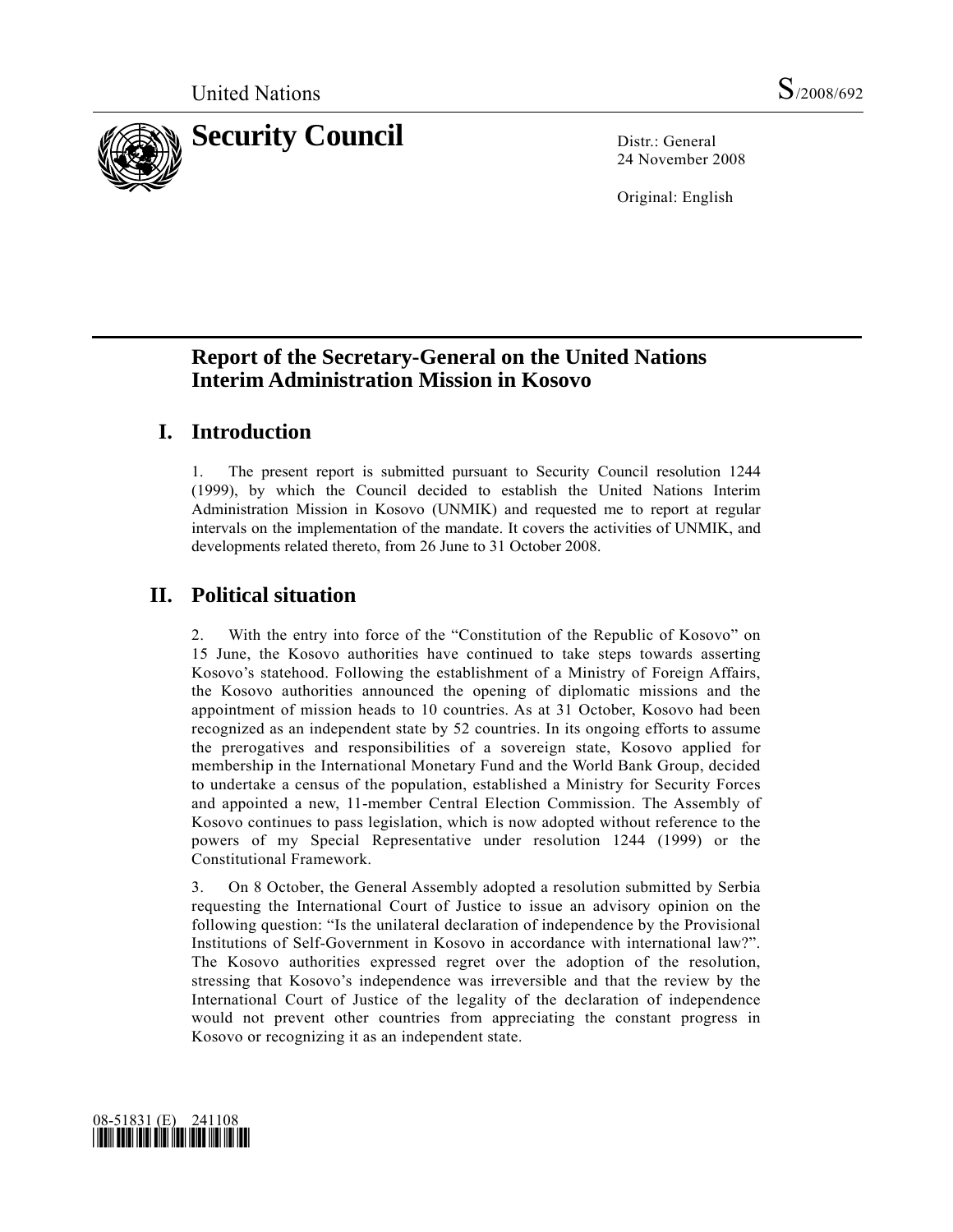4. The Government of Serbia and a majority of Kosovo Serbs continue to recognize UNMIK as their sole and legitimate civilian international interlocutor under resolution 1244 (1999). This has had significant implications, including in the police, customs and judicial sectors, where UNMIK continues to play a prominent role. A majority of Kosovo Serbs strongly reject any authority or symbol of Kosovo institutions. In the north, four municipal structures function on the basis of the law on local self-governance of Serbia. The local Kosovo Serbian community resists any real or perceived efforts by Kosovo authorities to exercise control north of the Ibar River. For example, it opposed efforts by Mitrovicë/Mitrovica municipality, which is based in the south, to initiate projects in the north, especially as neither UNMIK nor the community itself had been consulted. On 3 September, the Kosovo authorities announced their intention not to use force to extend their authority in the north.

5. The Kosovo Serb political leadership in northern Kosovo continued to express opposition to the deployment to the north of the International Civilian Office, foreseen in the Comprehensive Proposal for the Kosovo Status Settlement (S/2007/168/Add.1), which was not endorsed by the Security Council. It also continued to oppose the deployment of the European Union Rule of Law Mission in Kosovo (EULEX). The northern Kosovo Serb leaders claim that they will not change their stance, regardless of Belgrade's approach. Responding to a call by the self-proclaimed Assembly of the Union of the Municipalities of the Autonomous Province of Kosovo and Metohija, some 2,000 Kosovo Serbs protested on 2 October in northern Mitrovicë/Mitrovica, Shtërpcë/Štrpce and Graçanicë/Gracanica against the deployment of EULEX, as well as against the implementation of the settlement proposal.

### **III. Security**

6. Kosovo witnessed several low-level, inter-ethnic security incidents during the reporting period. They included incidents of stone-throwing on 26 June between Kosovo Serbs and Kosovo Albanians in the ethnically mixed village of Berivojcë/ Berivojca (Kamenicë/Kamenica municipality) over the proposed site for the construction of a new mosque and on 4 July over the construction of a water pipeline for the ethnically mixed village of Suhodoll/Suvi Do in northern Mitrovicë/Mitrovica. On 27 August, some 100 Kosovo Serbs and 70 Kosovo Albanians clashed in the ethnically mixed Three Towers area of northern Mitrovicë/Mitrovica. On 30 October, in the Kroi Vitaku area of northern Mitrovicë/Mitrovica, an attempt by a group of Kosovo Albanians to initiate preparations for the reconstruction of their homes without UNMIK authorization led to clashes with a group of Kosovo Serbs. UNMIK police and, subsequently, the Kosovo Force (KFOR) intervened to restore order. In connection with this incident, gunshots were exchanged in the vicinity between groups of Kosovo Albanians and Kosovo Serbs. No injuries were reported. In the municipality of Shtërpcë/Štrpce, Kosovo Serbs, led by the municipal president, who had been elected in the Serbian local elections of 11 May, which were not recognized by UNMIK, have repeatedly attempted to take over the municipal cadastral offices, but have been stopped by Kosovo Albanian employees supported by ethnically mixed Kosovo Police Service (KPS) patrol teams.

7. Following the creation of a new Kosovo Ministry for Security Forces in July and the appointment of the Minister in August, KFOR, in consultation with the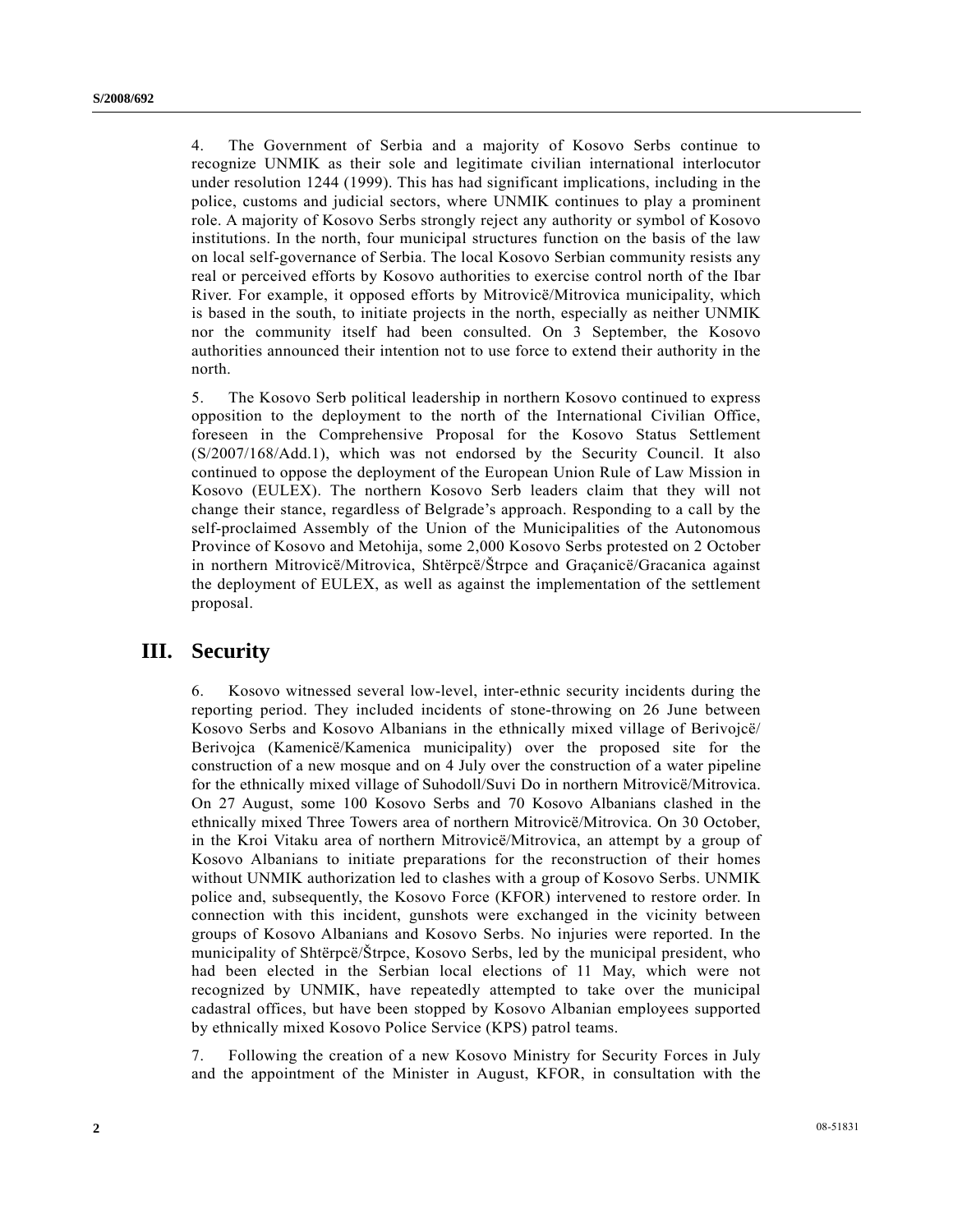Kosovo authorities, launched the recruitment process for a future Kosovo security force. During the first stage, the selection will be made from the Kosovo Protection Corps (KPC) based on the needs of the security force and the successful completion of the approved vetting procedures. Those KPC members who will not be recruited into the Kosovo security force will be resettled, reintegrated or retired with dignity. A resettlement programme will be funded by a NATO trust fund and implemented by the United Nations Development Programme (UNDP).

### **IV. Rule of law**

8. In Kosovo Serb-majority areas south of the Ibar River, 308 Kosovo Serb police officers continued to refuse to work within KPS and remain suspended from service. In the north, the courthouse in Mitrovicë/Mitrovica reopened on 3 October, on the basis of the dialogue of my Special Representative, Lamberto Zannier, with the Government of Serbia and his consultations with other stakeholders, and following approximately six months of an ongoing legal vacuum. International judges and prosecutors have been temporarily placed in the court and are handling only urgent criminal cases. In Zubin Potok, the municipal and minor offences courts are not operational as a result of the resignation of all Kosovo Serb support staff, while in the municipality of Leposaviq/Leposavić those courts function as part of the court system of Serbia. The Court Liaison Offices of the Kosovo Ministry of Justice, which facilitate access to justice for Kosovo Serbs, among others, continue to operate in a minimal way owing to security concerns. The Kosovo Ministry of Justice continues to pay salaries to all Court Liaison Offices and prosecutors' office staff, pending their possible return to work.

9. The decision by the Kosovo authorities to start issuing Kosovo passports following adjustment of the technical equipment at the Civil Registry Central Processing Centre means that it is no longer possible for UNMIK to continue to issue travel documents; as a consequence, their issuance was discontinued. The first Kosovo passports were issued in July. Kosovo authorities have not placed any restrictions on the use by Kosovo Serbs of Serbian passports and have begun issuing new Kosovo identity cards, while UNMIK and Serbian identity documents continue to be valid.

### **V. Municipal governance**

10. On 3 July, the authorities in Pristina extended the mandates of the five Kosovo Serb-majority municipal assemblies of Shtërpcë/Štrpce, Novobërdë/Novo Brdo, Leposaviq/Leposavić, Zveçan/Zvečan and Zubin Potok. That measure has had very little impact on the ground in the northern municipalities, which are being administered by municipal leaders according to the results of the Serbian election of 11 May 2008. Novobërdë/Novo Brdo, which is the only Kosovo Serb-majority municipality with a Kosovo Albanian mayor, continues to function despite the boycott of the Kosovo Serbs. Shtërpcë/Štrpce has two competing administrations: a Kosovo Serb administration resulting from the Serbian elections of 11 May, and another with a Kosovo Serb mayor as its titular head and three Kosovo Albanian municipal directors, supported by the Kosovo authorities. Several Kosovo Serb municipal civil servants, including those in Novobërdë/Novo Brdo, Rahovec/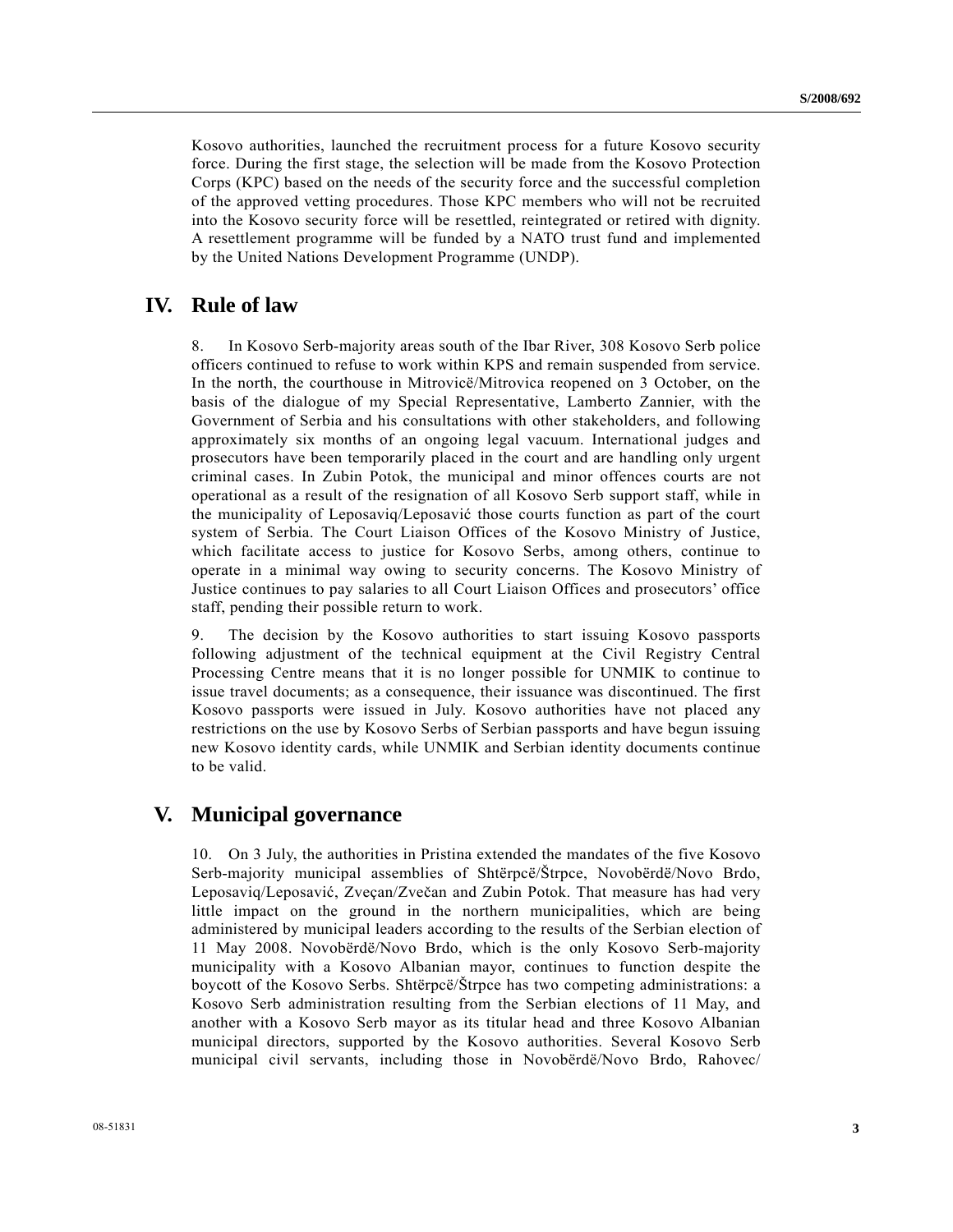Orahovac and Gjilan/Gnjilane, have resigned from their posts in order to be included on the Belgrade payroll of the Serbian Ministry for Kosovo and Metohija.

## **VI. Returns and communities**

11. The number of minority returns has declined sharply in comparison with previous years and remains disappointing. That development can be attributed not only to recent political developments, which have resulted in a lack of dialogue between Pristina and Belgrade at a technical level, but also to the non-transparent allocation of returns funding and the non-consultative approach to returns-related issues adopted by the Ministry of Communities and Returns. Of the 445 displaced persons who returned to Kosovo between January and September 2008, only 107 are Kosovo Serbs. They constitute 24 per cent of the total number of returnees in 2008, compared with an average of 43 per cent since 2000. In a security incident that may further affect returns to Kosovo, shots were fired in the direction of a group of six Kosovo Serb internally displaced persons from Serbia and of municipal, police and international organization officials during a "go and see" visit on 16 October to Dvoran/Dvorane village (Suharekë/Suva Reka municipality).

12. The returnee sustainability survey conducted by the Office of the United Nations High Commissioner for Refugees in Kosovo revealed that there had been a very high percentage of sustainable returns to Kosovo. Of the 5,632 returns to Kosovo between March 2005 and June 2008, 84.45 per cent (4,756) were found to be sustainable. The survey noted that the reasons for the departures of returnees were overwhelmingly linked to economic and educational concerns.

13. The Ministry of Communities and Returns has proposed a revision of the beneficiary selection criteria for individual returns so as to include Kosovo residents who were not displaced as a result of the 1999 conflict. The proposal was made without any consultation with the representatives of the associations representing internally displaced persons or non-governmental organizations. The policy shift, if approved, would divert already scarce funding for returns from the Kosovo budget to assist socially vulnerable individuals who reside in Kosovo, rather than facilitating the return of displaced persons. An internal report on the work of the Ministry, including findings on the non-transparent allocation of funds and abuse of authority, raises concern over the ability of the institution to implement its mandate. Funding allocation and other decision-making must be made in a transparent manner, and efforts should be made to control corruption and nepotism.

## **VII. Property**

14. Following the adoption of the Kosovo Constitution, the Government of Serbia suspended the operations of the Kosovo Property Agency in Serbia. That has made it impossible to verify property documents in Serbia, obtain any corroborative evidence, contact claimants for additional information or communicate the results of an adjudication process to the parties concerned. If the decision to close Kosovo Property Agency offices in Serbia is not revoked, the number of claims ready for processing and referral to the Kosovo Property Claims Commission will ultimately decrease. That will be a severe inconvenience to the aggrieved individuals, the overwhelming majority of whom are from the Kosovo Serb community. My Special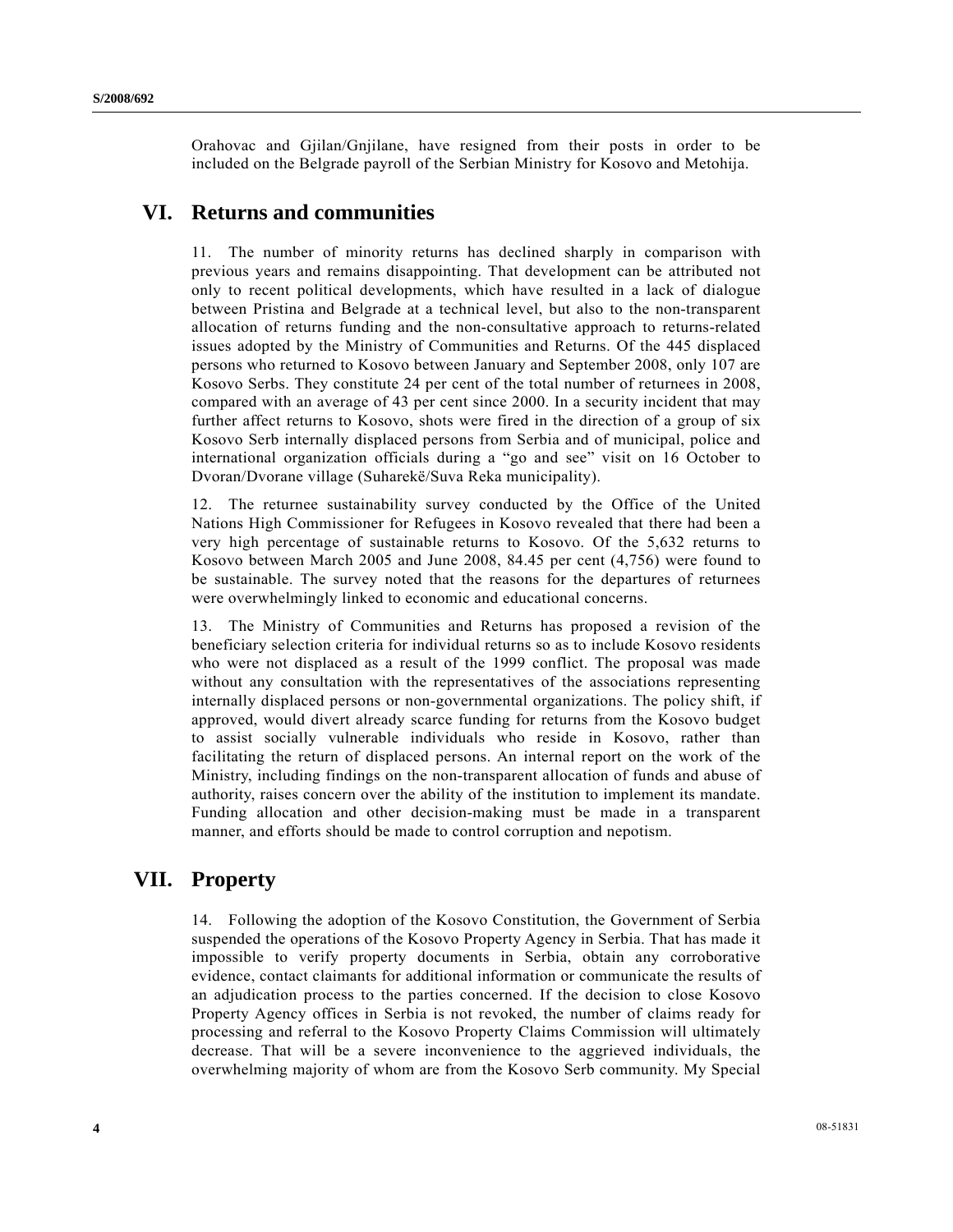Representative has highlighted this issue with his interlocutors in Belgrade, and talks will continue with all relevant stakeholders in order to broker a solution which will facilitate processing and payment of the large number of claims to beneficiaries.

## **VIII. Cultural and religious heritage**

15. Work on the reconstruction of cultural and religious heritage sites by the Council of Europe-led Reconstruction Implementation Commission has been at a standstill since July 2008, as the Serbian Orthodox Church indicated that it would deal with the local authorities only through UNMIK acting under resolution 1244 (1999). The Chairperson of the Commission met my Special Representative on 27 August to request direct participation by UNMIK in the tendering and contract procedures for the reconstruction of the Serbian Orthodox Church sites damaged in March 2004. My Special Representative confirmed that UNMIK would be willing to provide continued support for all reconstruction activities, pending the finalization of the requisite modalities. Two meetings of the Commission, held in June and July, evinced goodwill among all stakeholders in seeking the successful and rapid conclusion of the undertaking, which concerns five key Serbian Orthodox sites in Kosovo. The requested outlay of nearly  $E1.7$  million for 2008 for those projects has already been approved and is available. However, it appears unlikely that it will be possible to complete work in 2008.

16. Following discussions with the parties concerned, my Special Representative renewed his executive decision to establish a special zoning area around the Visoki Dečani monastery for three months, until 31 October 2008. The renewal was required because the Implementation and Monitoring Council created by the new Law on Protected Zones to replace the special zoning area local committee is not yet operational. The new law envisages a protected zone of the same size as the special zoning area, but it can be effectively implemented only with the cooperation of the Serbian Orthodox Church. On 19 September, the UNMIK district court in Pejë/Peć sentenced a Kosovo Albanian to three and a half years in prison in connection with the firing of a grenade at the monastery in March 2007.

17. On 12 July, my Special Representative received a written complaint by the Abbot of the Visoki Dečani monastery, Bishop Teodosije, that the municipality of Gjakovë/Đakovica had covered up the foundations of a destroyed Orthodox church in the centre of town and transformed the Church-owned site from what had in recent years been a waste dump into a public park without consultation with the Serbian Orthodox Church. UNMIK has expressed its concerns directly to the Mayor of Gjakovë/Đakovica and has requested that the Prime Minister, the Minister of Local Government Administration and the Minister of Culture, Youth and Sports intervene with the municipal authorities. The municipality does not appear to be willing to restore the site of the destroyed church, in part because at present no Serbs reside in the town.

### **IX. Economy**

18. UNMIK continued to facilitate Kosovo's participation in regional economic initiatives. At the end of June, UNMIK and the Kosovo Ministry of Transport and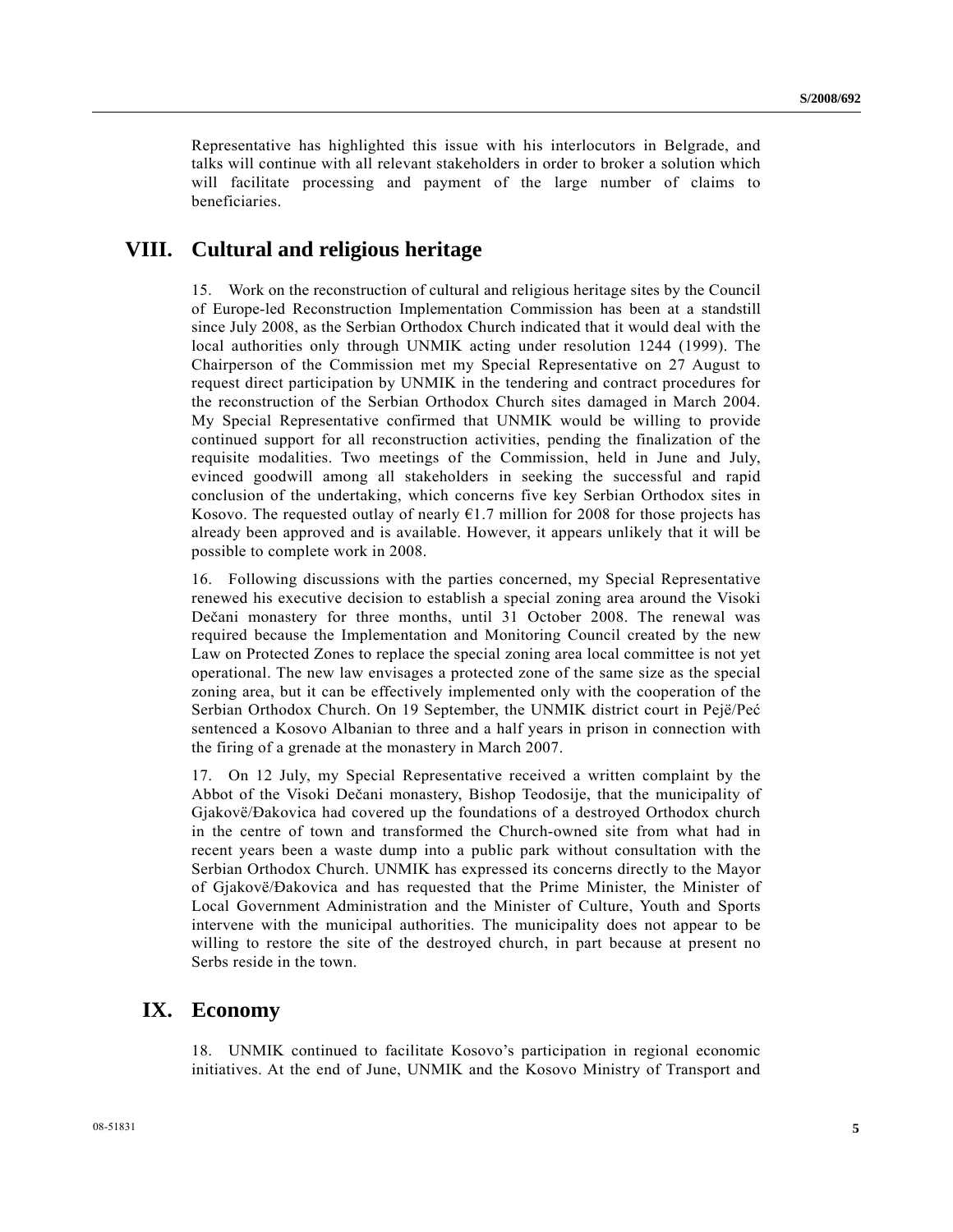Communications participated in the launch of a treaty establishing a transport community of the western Balkans, opening the way for the inclusion of Kosovo in the treaty. In July, UNMIK and the Ministry participated in the steering committee meeting of the South-East Europe Transport Observatory. In August, UNMIK, in cooperation with Kosovo authorities, completed the process of signing an agreement on privileges and immunities of the secretariat of the Central European Free Trade Agreement, thereby clearing the way for the effective implementation of the agreement. The European Commission adopted the 2008 progress report for Kosovo, under resolution 1244 (1999), and the Kosovo authorities will present plans to address the recommendations set out in the report at the plenary session of the Stabilization and Association Process Tracking Mechanism on 2 December. The European Commission has also committed to presenting a feasibility study that will assess further means for Kosovo's progress, as part of the region, towards integration with the European Union. The European Union perspective contributes to peace and stability in Kosovo and in the wider region.

19. The situation along the Administrative Boundary Line has not changed since the destruction of customs facilities at gates 1 and 31 in northern Kosovo on 19 February. UNMIK Customs continued to have no presence at those gates, leading to an estimated loss of  $E2$  million a week in customs and value added tax revenue in both the Kosovo and Serbian budgets. Smuggling levels, especially with regard to fuel, are significant, resulting in a high level of illicit profit for organized crime. The full reinstallation of customs controls forms part of the dialogue in which my Special Representative has been engaging with Belgrade.

20. As I noted in my report of 15 July (S/2008/458, para. 11), the economic reconstruction pillar of UNMIK (pillar IV) ceased all substantive operations on 30 June, pursuant to a decision by the European Commission. As a consequence, UNMIK does not at present possess any technical capacity or budgetary allocation to perform functions formerly carried out by pillar IV, if and when required. In this context, on 24 August, former local Kosovo Trust Agency (KTA) officials, appointed by the Kosovo authorities to official positions in the newly established Privatization Agency of Kosovo, took over the KTA compound in the presence of Kosovo Police Service officers. No incidents were reported, as security personnel guarding the premises refrained from taking any action that might have increased tensions or led to the use of force. The originals of documents related to the direct involvement of UNMIK with the management of KTA have been duly secured and are in the Mission's possession. Following the takeover of the compound, the Privatization Agency is expected to attempt to restart the privatization process. The KTA trust funds are held in KTA accounts with the Central Banking Authority of Kosovo, which is under clear instructions, in accordance with the executive decisions of my Special Representative, not to interfere or allow any interference with the funds unless expressly instructed under a legal instrument authorized by my Special Representative.

### **X. UNMIK reconfiguration**

21. As a consequence of the deeply diverging paths taken by Belgrade and the Kosovo authorities following Kosovo's declaration of independence, the space in which UNMIK can operate has changed. As is evident from the developments on the ground, my Special Representative is facing increasing difficulties in exercising his mandate owing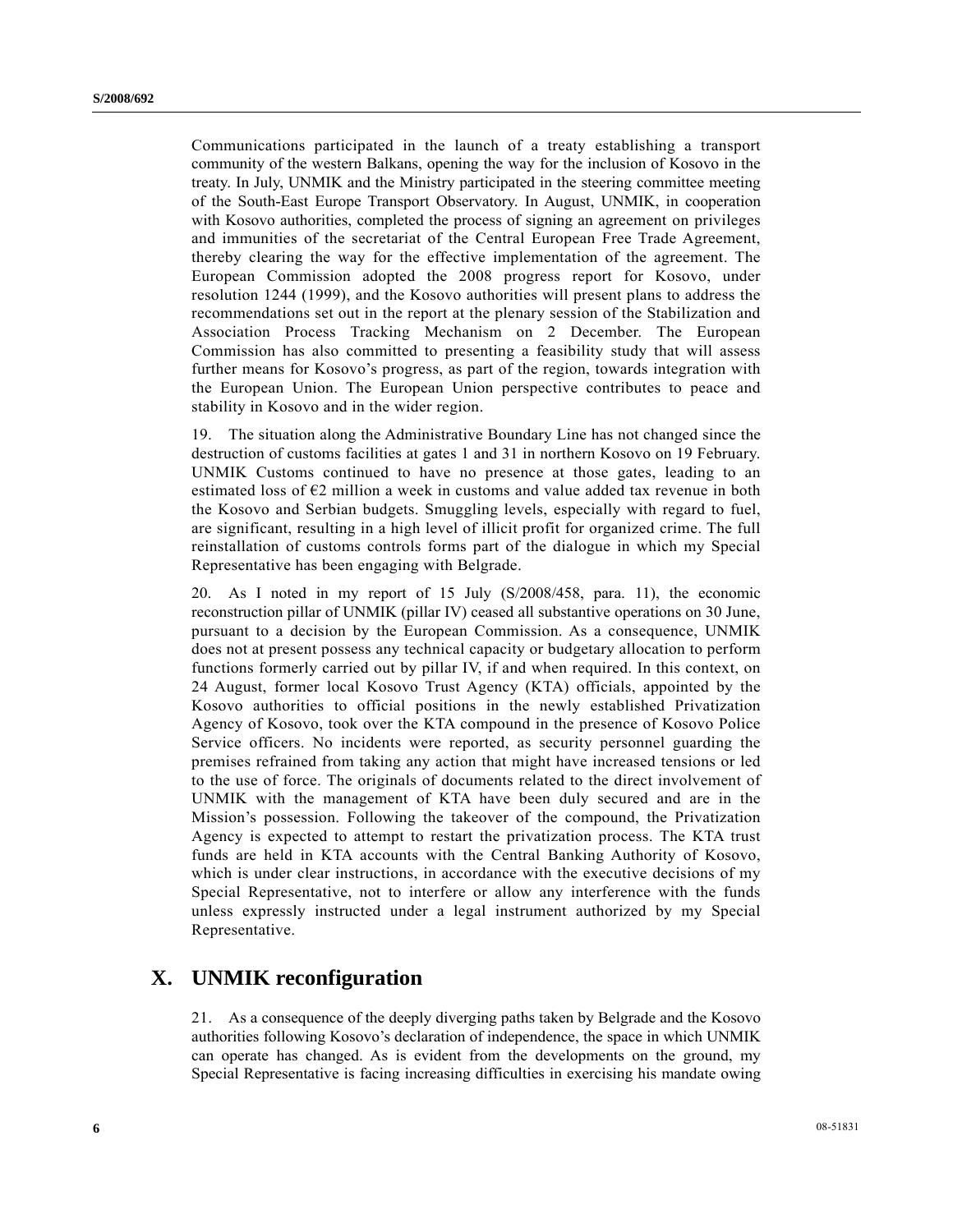to the conflict between resolution 1244 (1999) and the Kosovo Constitution, which does not take UNMIK into account. The Kosovo authorities frequently question the authority of UNMIK in a Kosovo now being governed under the new Constitution. While my Special Representative is still formally vested with executive authority under resolution 1244 (1999), he is unable to enforce this authority. In reality, such authority can be exercised only if and when it is accepted as the basis for decisions by my Special Representative. Therefore, very few executive decisions have been issued by my Special Representative since 15 June.

22. Against this background, and on the basis of my instructions to my Special Representative to move forward with the reconfiguration of the international civil presence in Kosovo within the framework of resolution 1244 (1999), UNMIK formally announced on 26 June the start of a reconfiguration process. As part of that process, the UNMIK Department of Civil Administration and the Office of Communities, Returns and Minority Affairs have ceased their activities, in anticipation of their amalgamation into the Mission's Office of Political Affairs. The civil administration field network has been recalibrated, while a focus on reporting on minority issues is retained through a smaller field presence in key areas where minorities live.

23. The relationship of UNMIK with EULEX has evolved over the reporting period under the terms set forth in my special report to the Security Council on UNMIK of 12 June (S/2008/354). I expect EULEX to move forward with its deployment in the coming period and to assume responsibilities in the areas of policing, justice and customs, under the overall authority of the United Nations, under a United Nations umbrella headed by my Special Representative, and in accordance with resolution 1244 (1999). UNMIK has been working closely with EULEX on technical arrangements designed to facilitate its deployment under resolution 1244 (1999). On 18 August, UNMIK and EULEX signed a technical arrangement on the sale of UNMIK surplus equipment and vehicles; implementation of this arrangement is ongoing. Office space no longer needed by UNMIK is being made available to EULEX. UNMIK has moved its staff to its administrative headquarters, which is more suitable for the new size and needs of the Mission, and has vacated its Mission headquarters compound in the centre of Prishtinë/Priština. UNMIK has also vacated regional logistics bases for which it no longer has any operational need. As a result of this, UNMIK has been able to accommodate the request of EULEX for surplus office space without in any manner hindering the Mission's operations.

24. Pursuant to an operational arrangement on access to and disclosure of materials concerning certain criminal investigations and related judicial proceedings, the UNMIK Department of Justice has established guidelines to facilitate access by EULEX prosecutors to the case files handled by international prosecutors and special prosecutors. Access to police material concerning certain criminal investigations is provided to the EULEX police component on the basis of a similar arrangement agreed upon in September. Another operational arrangement is near finalization, with a view to enabling EULEX to gain access to the International Judicial Support Division files.

25. The Pristina authorities have welcomed the beginning of the UNMIK reconfiguration. However, Pristina has expressed some reservations concerning a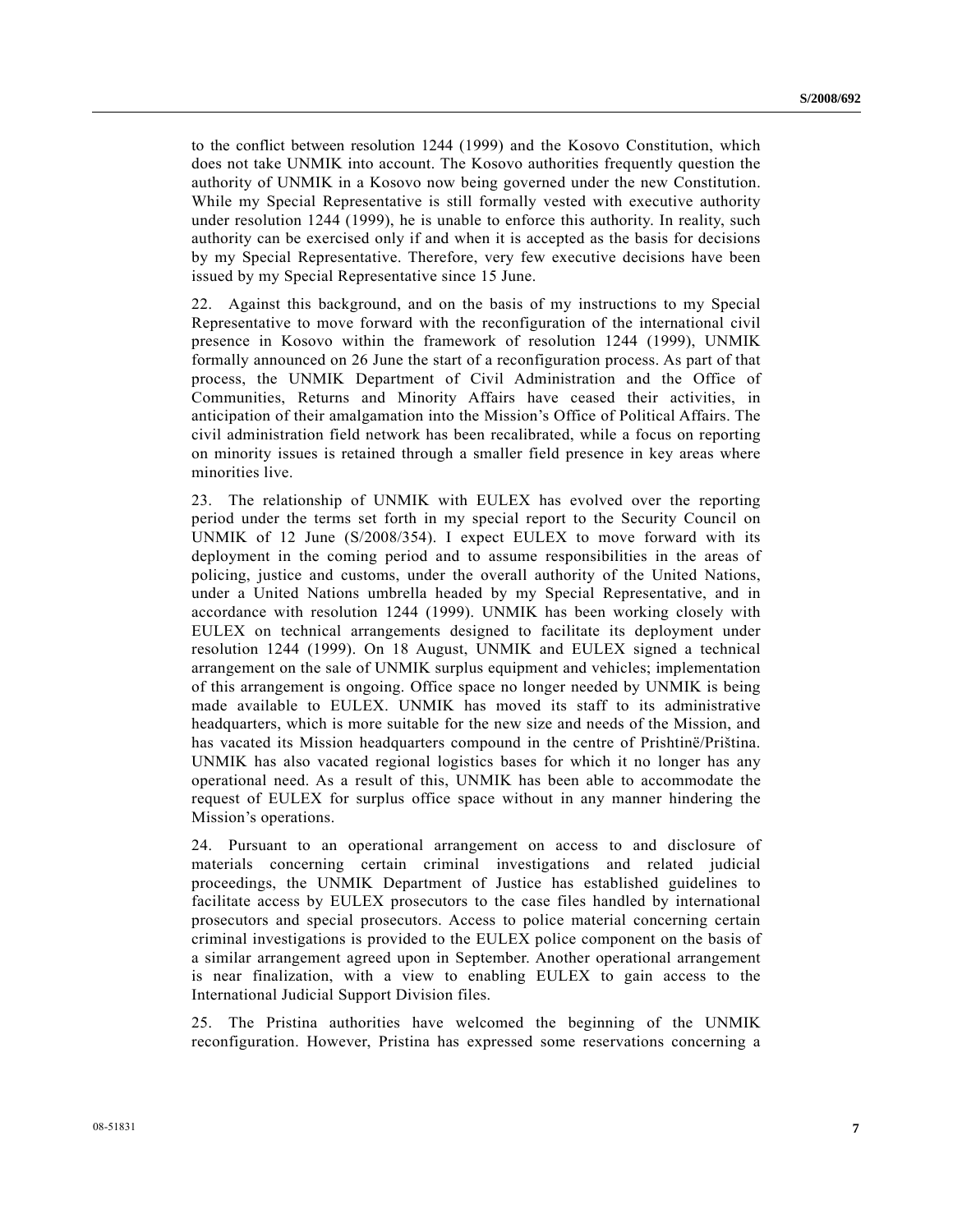perceived lack of clarity on the timing of the process and regarding competencies to be retained by UNMIK.

# **XI. Dialogue with Belgrade**

26. Discussions have been conducted reflecting my intentions as set out in my report of 12 June 2008 to the Security Council on the United Nations Interim Administration Mission in Kosovo (S/2008/354) on the basis of the status-neutral approach of the United Nations.

27. My Special Representative has advised that dialogue and consultations with all parties have been conducted in Belgrade and Pristina without prejudice to their positions on the status issue and in the spirit of the Charter of the United Nations. All have continued to seek pragmatic progress in the discussions with my Special Representative on the six provisions outlined in my report. I am grateful for their commitment to such progress and look forward to continuing dialogue on those and other issues.

28. As made clear in my report, each of the arrangements for the six points will apply until the relevant follow-up mechanisms have been put in place. In this context, I note that all parties have accepted the reconfiguration of the structure and profile of the international presence, as envisaged in paragraph 16 of my report, to one that corresponds to the evolving situation in Kosovo and enables the European Union to assume an enhanced operational role throughout Kosovo, in particular in the areas of international policing, justice and customs (see also para. 50 below).

29. The results of the discussions are set out below. While results have been achieved in respect of some of the six points, others will require continued discussion. I welcome the positive outcome of the discussions and the acceptance by Serbia of these arrangements.

### **A. Police**

30. Discussions have highlighted a shared general objective to implement the rule of law throughout Kosovo. This should better ensure the protection of all communities, the coherent administration of criminal justice, the non-discriminatory application of criminal law and the full delivery of police services with respect for human rights to all communities.

31. In accordance with international best practice, policing should reflect the entire society, and community-based policing would, as far as feasible and appropriate, provide policing services by members of the local communities. Particular attention would thus be given, under international supervision, to the working conditions of Kosovo Serb police officers in their places of employment. Active discussions are already under way in this regard.

32. Stations and sub-stations in minority areas have been opened in all municipalities. Additional sub-stations will be opened as security and/or operational needs warrant. Stations and sub-stations will remain under the existing chain of command and will be monitored by international police.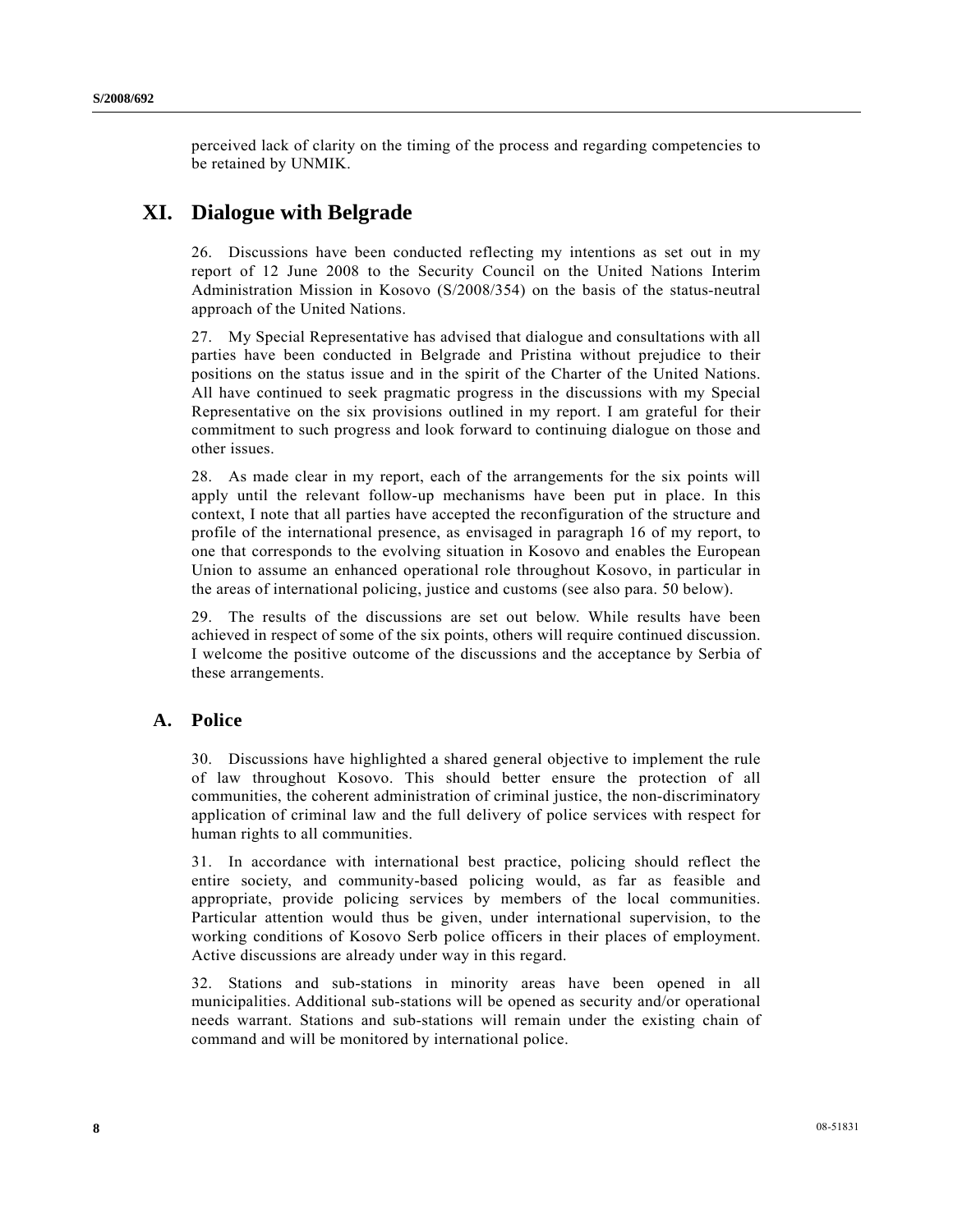33. Through the UNMIK Police Commissioner, my Special Representative will initiate the appointment to a senior position, according to the applicable law, of a Kosovo Serb police officer of appropriate experience, who will have, among other duties, responsibilities related to field activities. The officer will report to the senior international police officer in Kosovo through existing command channels.

34. All policing in Kosovo will be internationally monitored, as agreed under current arrangements and arrangements for the future. International police monitors will be deployed to all stations and sub-stations, regions and departments. Such monitors will have an independent command structure and a reporting line, which currently ends with the Special Representative. Besides monitoring the rule of law, the international role will oversee the fair treatment of minority police officers and the protection of working conditions under the applicable manuals. A training package will be prepared to ensure that international monitors have appropriate skills.

#### **B. Customs**

35. Kosovo will continue to function as a single customs area.

36. International customs officers appointed in accordance with Security Council resolution 1244 (1999) will be reinstated at gates 1 and 31. Their deployment modalities will as far as possible reflect the modalities of the European integrated border management concept, which may include co-location of customs points. The officers will apply procedures in accordance with resolution 1244 (1999), including the protocol between the tax administration of Serbia, acting for the Ministry of Finance, and the UNMIK Customs Service, acting for the United Nations Interim Administration Mission in Kosovo, on cooperation and mutual administrative assistance on value-added tax and excise tax matters related to the transport of goods across the Administrative Boundary Line, and annexes thereto, as well as the agreed minutes of the bilateral meeting in the context of the Central European Free Trade Agreement enlargement negotiations of 2006.

37. The rates consistent with the UNMIK regulation No. 2004/1 on Kosovo will be applied.

38. Further discussion will be necessary between relevant stakeholders to agree upon and determine operating modalities for the reactivation of the aforementioned customs points. Those discussions will also address the distribution of the customs revenues collected at gates 1 and 31, which should also, as appropriate, benefit the development of local communities.

#### **C. Justice**

39. The discussions have also indicated widespread acceptance of basic principles, including that the rule of law should be applied throughout Kosovo and that access to justice should be equally available to all, irrespective of ethnicity, community or locale. The principles support the operation of a coherent justice system, including civil and criminal matters and policing, throughout Kosovo.

40. Following discussions to develop the principles, the courthouse complex in northern Mitrovica has been recently made operational on a limited basis under UNMIK control, applying UNMIK law only and staffed by UNMIK personnel for a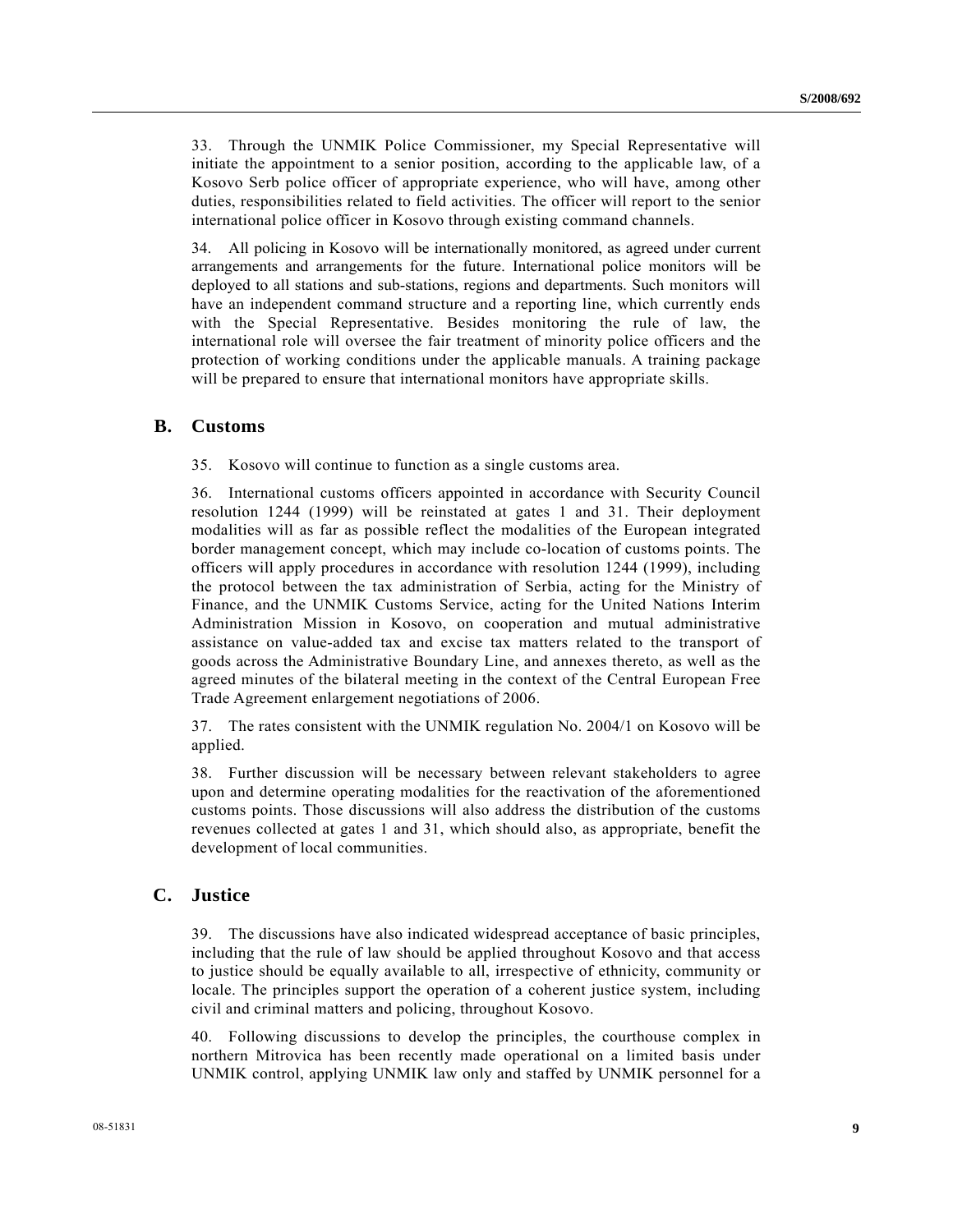period of up to 60 days from the opening of the courthouse. A phased plan has provided a framework for current and future judicial operations.

41. During subsequent phases, local judges and prosecutors will be appointed in accordance with Security Council resolution 1244 (1999). The mix of local judges and prosecutors appointed during the phases will reflect the communities and territorial jurisdictions that they will serve.

#### **D. Transportation and infrastructure**

42. The discussions have indicated acknowledgement of the need for close cooperation on major matters of infrastructure (road, rail, water, electricity), flows of traffic and trade and very important practical matters, such as recognition of qualifications. Many of these matters are of vital concern to citizens of all communities, and the absence of practical cooperative arrangements causes enormous problems.

43. In that regard, as indicated in my previous report (S/2008/354), a technical coordination committee would be established by my Special Representative to address all relevant issues. A technical coordination committee was established, but has not made any practical progress. However, the Government of Serbia has in the recent discussions, and while reiterating its position on the future status of Kosovo, indicated that it will re-invigorate that proposal so that the issues might be addressed more concretely. My Special Representative will ensure further dialogue. Making progress in these areas is not only a matter of security that will be welcomed in Europe but will also be a particularly welcome development for all the communities in Kosovo.

#### **E. Boundaries**

44. Many of the issues relevant to the management of the boundary will be addressed by the transportation and infrastructure technical committee process. Otherwise, and as indicated in my earlier report, in accordance with Security Council resolution 1244 (1999), KFOR, as the international military presence, will continue to fulfil its security mandate throughout Kosovo, including with respect to the boundaries, in conjunction with other international organizations.

#### **F. Serbian patrimony**

45. International protection of the Serbian Orthodox Church in Kosovo must and will continue. The discussions have shown universal support for the principle of the protection of the cultural heritage and patrimony of the Serbian Orthodox Church in Kosovo.

46. Under the present circumstances, and taking into account the status-neutral role of the United Nations in Kosovo, I consider that continued dialogue is necessary in Belgrade and Pristina. This should also involve the Serbian Orthodox Church, relevant international actors and other stakeholders. This would establish an agreed framework within which contentious issues could be addressed and could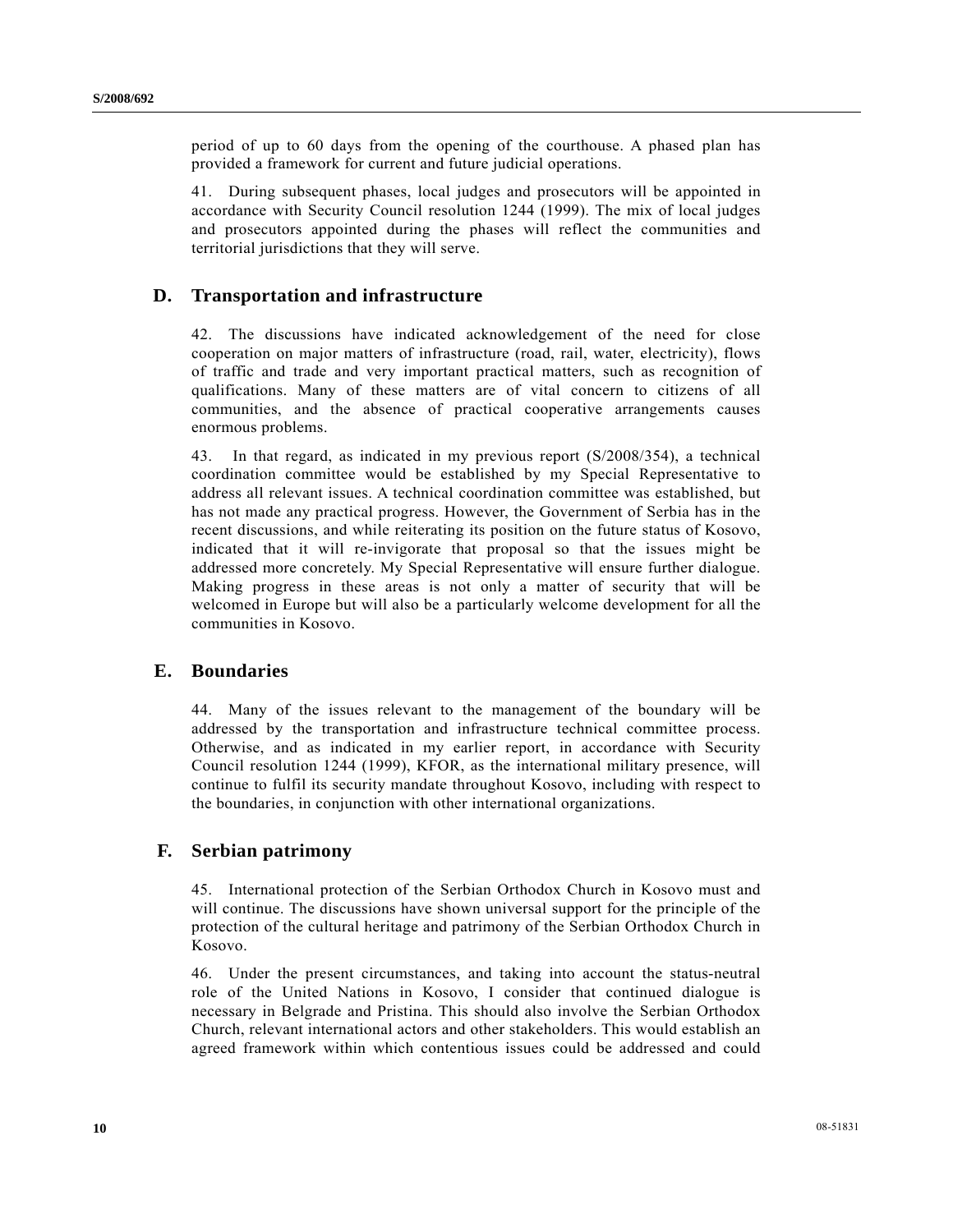also ensure that the Council of Europe and the reconstruction process led by the United Nations Educational, Scientific and Cultural Organization would continue.

47. The agenda would include the implementation of protective arrangements around major Serbian Orthodox Church sites, activities related to the welfare of the monks and nuns, such as exempting the Serbian Orthodox Church from value-added tax, excise tax and customs duties, modalities of reconstruction of the sites by the Serbian Orthodox Church and the issue of return of archaeological artefacts.

### **XII. Observations**

48. In line with my special report (S/2008/354), which I presented to the Security Council on 20 June, UNMIK has begun to adapt its structure and profile in response to the profoundly changed reality in Kosovo following Kosovo's declaration of independence and the adoption of a Constitution. As anticipated, UNMIK has faced significant challenges to its ability to perform the vast majority of its tasks as an interim administration, including in the areas of civil administration and economic governance, and in other areas where new institutions are being created and new roles assumed by the Kosovo authorities under the Constitution.

49. These challenges have underscored the need to move forward with the reconfiguration of UNMIK within the framework of resolution 1244 (1999). The reconfiguration is both timely and necessary, and is being accelerated in order to adapt it fully to the prevailing circumstances on the ground. It is taking place in a transparent manner with respect to all stakeholders and is consistent with the United Nations position of strict neutrality on the question of Kosovo's status. EULEX, as it deploys and becomes operational, will undertake rule-of-law functions, in accordance with paragraph 50 below.

50. Following my instructions, my Special Representative and Head of UNMIK is facilitating the European Union preparations to undertake an enhanced operational role in Kosovo in the rule of law area. EULEX will fully respect Security Council resolution 1244 (1999) and operate under the overall authority and within the statusneutral framework of the United Nations. EULEX will submit reports to the United Nations on a regular basis. The deployment of EULEX throughout Kosovo will be carried out in close consultation with relevant stakeholders, taking into account the specific circumstances and concerns of all communities, and will be coordinated with UNMIK.

51. The Organization for Security and Cooperation in Europe (OSCE) will remain a central element of a reconfigured UNMIK through the OSCE mission in Kosovo. Through its field presence, OSCE will continue to play a crucial role in building and monitoring Kosovo institutions and supporting Kosovo minority communities.

52. My Special Representative has embarked on a dialogue with the Government of Serbia on the areas addressed in my letter to President Tadić of 12 June. The Government of Serbia has accepted the results of the discussions in this dialogue and the arrangements set out in the present report. My Special Representative has also consulted the authorities in Pristina. They have clearly expressed that they do not accept the results of the arrangements contained in the present report. In a statement made on 18 November (see annex I), the authorities in Pristina indicated that, in addition to rejecting the results of the dialogue, they favoured the quick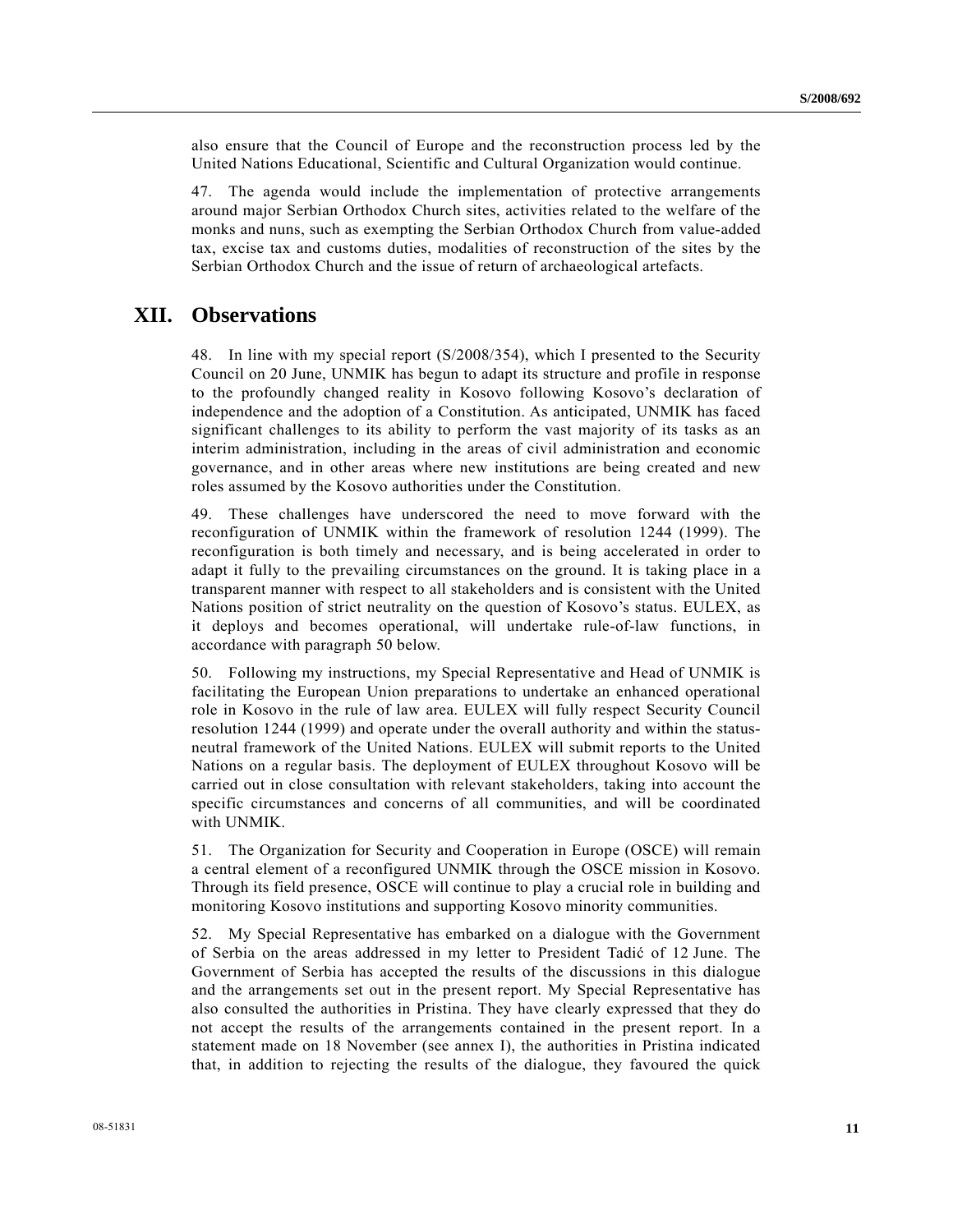deployment of EULEX and would cooperate with EULEX on its deployment throughout the territory of Kosovo on the basis of the documents referred to in the statement. I am encouraged by Pristina's indication that it is willing to cooperate with EULEX, and, inter alia, with the European Union and NATO. I have asked my Special Representative to reassure the authorities in Pristina that the implementation of the temporary arrangements as set out in the present report will be carried out on the basis of continuous consultation and coordination.

53. I would like to express my appreciation and gratitude to my Special Representative, Lamberto Zannier, for his leadership in managing the evolving role of UNMIK during a challenging period. I would also like in particular to commend the staff of UNMIK for their dedicated efforts and commitment to Kosovo and the goals of the United Nations, including the local and international staff that will be affected by the reconfiguration of the Mission. I would like to extend my thanks to the United Nations partners — KFOR, the European Union and the Organization for Security and Cooperation in Europe — and to the United Nations agencies, funds and programmes for their ongoing support.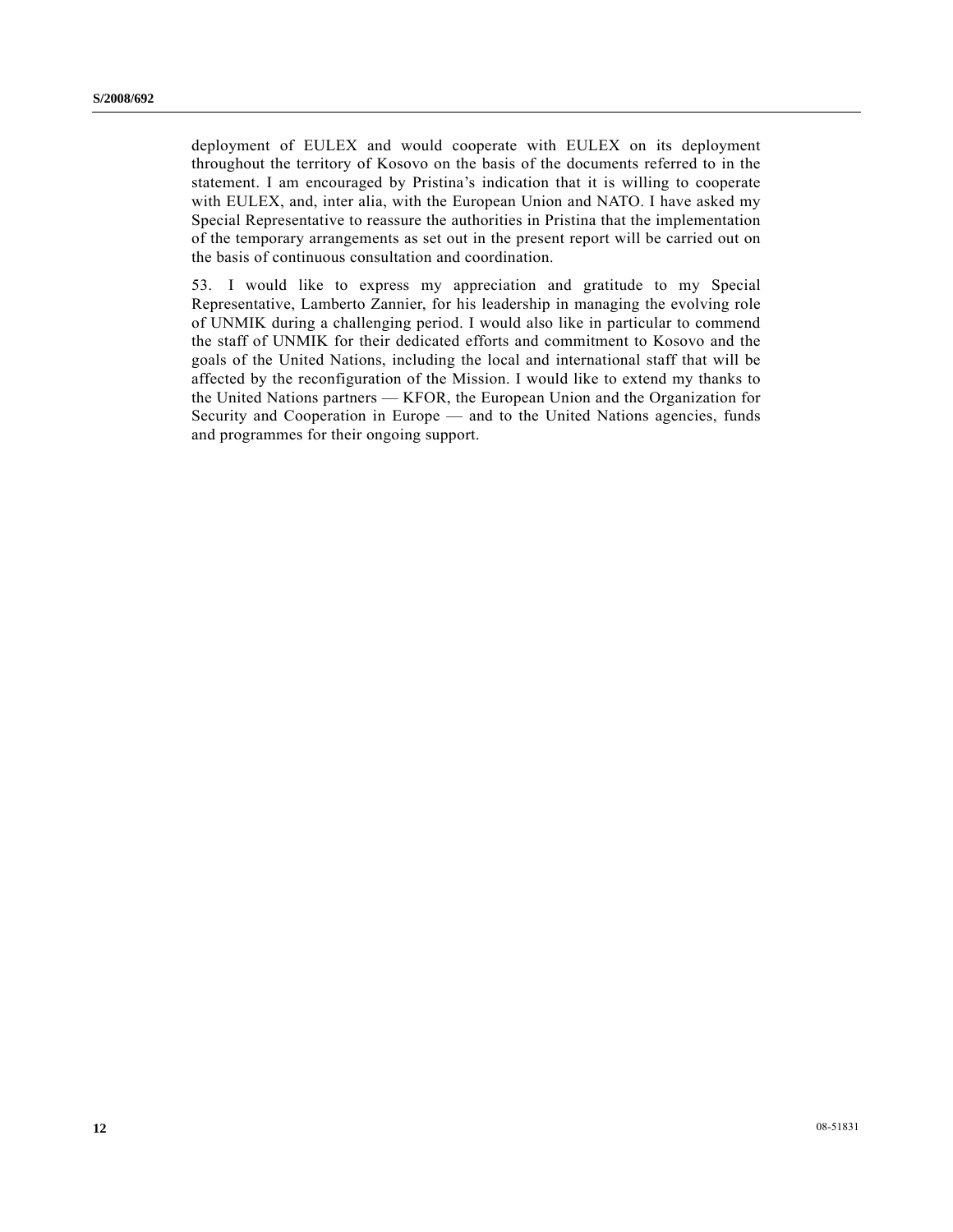## **Annex I**

## **Statement by the authorities in Pristina, 18 November 2008**

1. We are in favour of a quick deployment of EULEX in Kosovo in accordance with the mandate foreseen in the Declaration of Independence, the Comprehensive Proposal for a Kosovo Status Settlement, the Constitution of the Republic of Kosovo, Kosovo legislation, the European Union Joint Action of 4 February 2008 and Kosovo's institutions' invitation to EULEX.

2. Kosovo's institutions reject the whole six-point document.

3. Kosovo's institutions will cooperate with EULEX on its deployment throughout the entire territory of Kosovo, based on the mandate foreseen in the documents mentioned in (1) above, respecting the sovereignty and territorial integrity of the Republic of Kosovo.

4. The institutions of the Republic of Kosovo will, as always, continue the close cooperation with the United States, the European Union and NATO.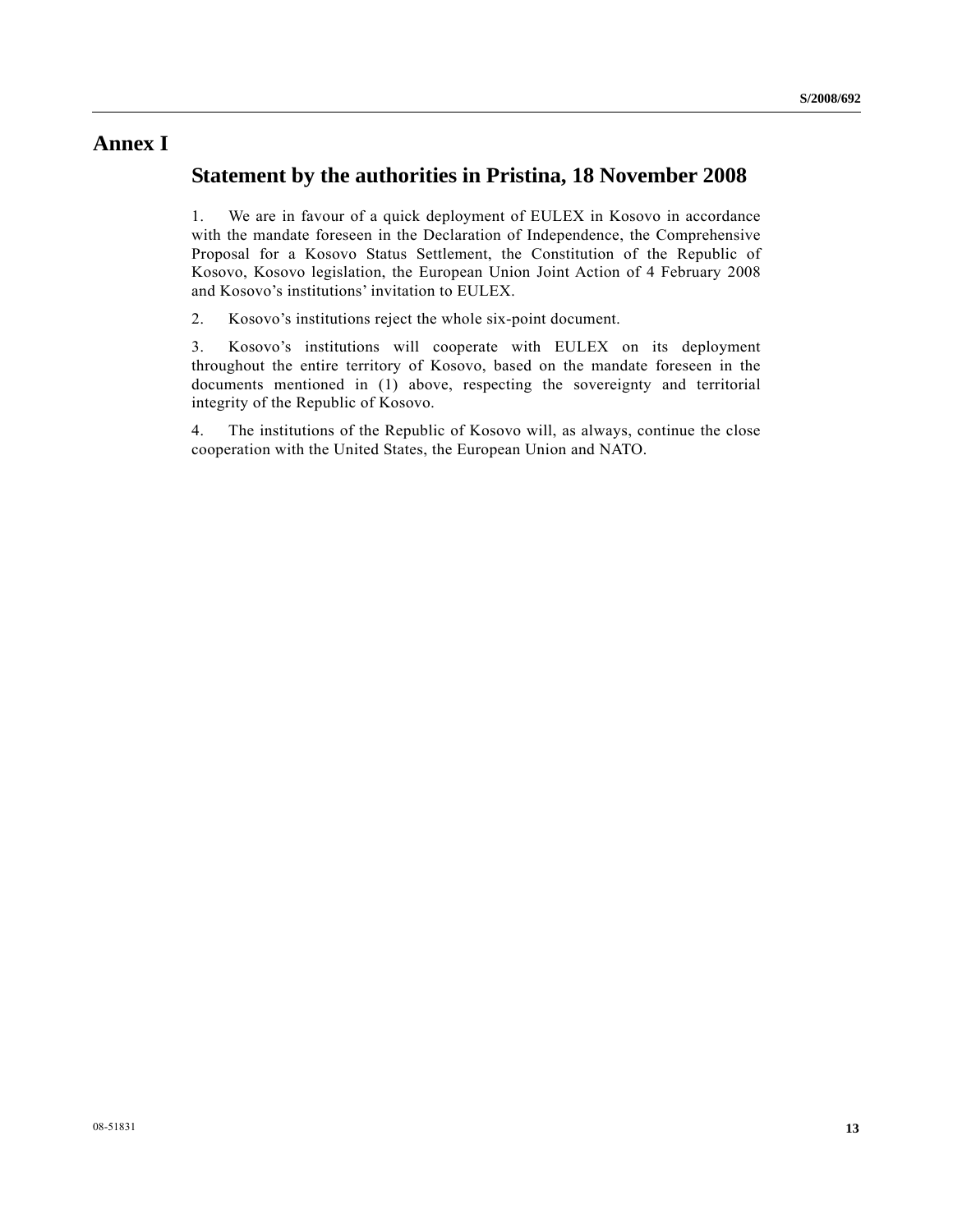## **Annex II**

## **Technical assessment of progress in the implementation of the standards for Kosovo**

#### **Prepared by the Special Representative of the Secretary-General for Kosovo, 27 October 2008**

1. The United Nations Interim Administration Mission in Kosovo (UNMIK) has continued to monitor the areas covered by the standards programme. The implementation of standards is taking place with the Agency for European Integration within the Kosovo authorities in the lead.

### **Functioning democratic institutions**

2. With the promulgation of relevant election laws by the President of Kosovo, the executive responsibility for the organization of elections was assumed in its totality by the Kosovo Central Election Commission. A new, 11-member Central Election Commission was nominated and appointed by presidential decree on 19 August.

3. The newly formed Election Complaints and Appeals Commission, a fivemember body of Supreme Court judges, provides for redress of grievances relating to electoral issues. A degree of continuity has been maintained, as two of the members were already in their posts during the 2007 elections. One of the members is a Kosovo Roma; no qualified Kosovo Serb was willing to be nominated.

4. Three Kosovo Serb Assembly members not affiliated with the caucus of the Independent Liberal Party (SLS) parliamentary group continue to boycott the work of the Assembly. Seven Kosovo Serb Assembly members regularly attend the sessions.

5. Kosovo's new legal framework provides for a large degree of local governance and envisages an increase in the number of municipalities from 33 at present to 38. However, the non-participation of the Kosovo Serb community is paralysing the process of creating the new Kosovo Serb majority municipalities foreseen in the new Law on Municipal Boundaries.

6. Among the Kosovo municipalities, five have Kosovo Serbs as second vicepresidents of the municipal assembly (Gjilan/Gnjilane, Kamenicë/Kamenica, Viti/Vitina, Lipjan/Lipljan and Rahovec/Orahovac). No Kosovo Serbs are currently active members in the municipal assemblies. Ten Kosovo Serb members of the Novobërdë/Novo Brdo municipal assembly, who were appointed by the Special Representative of the Secretary-General, have not resumed their responsibilities. There are just four Kosovo Serb representatives in various municipal committees and only seven Kosovo Serb heads of municipal community offices, in Gjilan/ Gnjilane, Kamenicë/Kamenica, Graçanicë/Gračanica, Klinë/Klina, Rahovec/Orahovac, Lipjan/Lipljan and Obiliq/Obilić.

7. The three northern municipalities (Zveçan/Zvečan, Leposaviq/Leposavić, Zubin Potok), where all government officials and almost all civil servants are from the Kosovo Serb community, are the exception. Two Kosovo Albanian municipal community officers work in Zveçan/Zvečan municipality.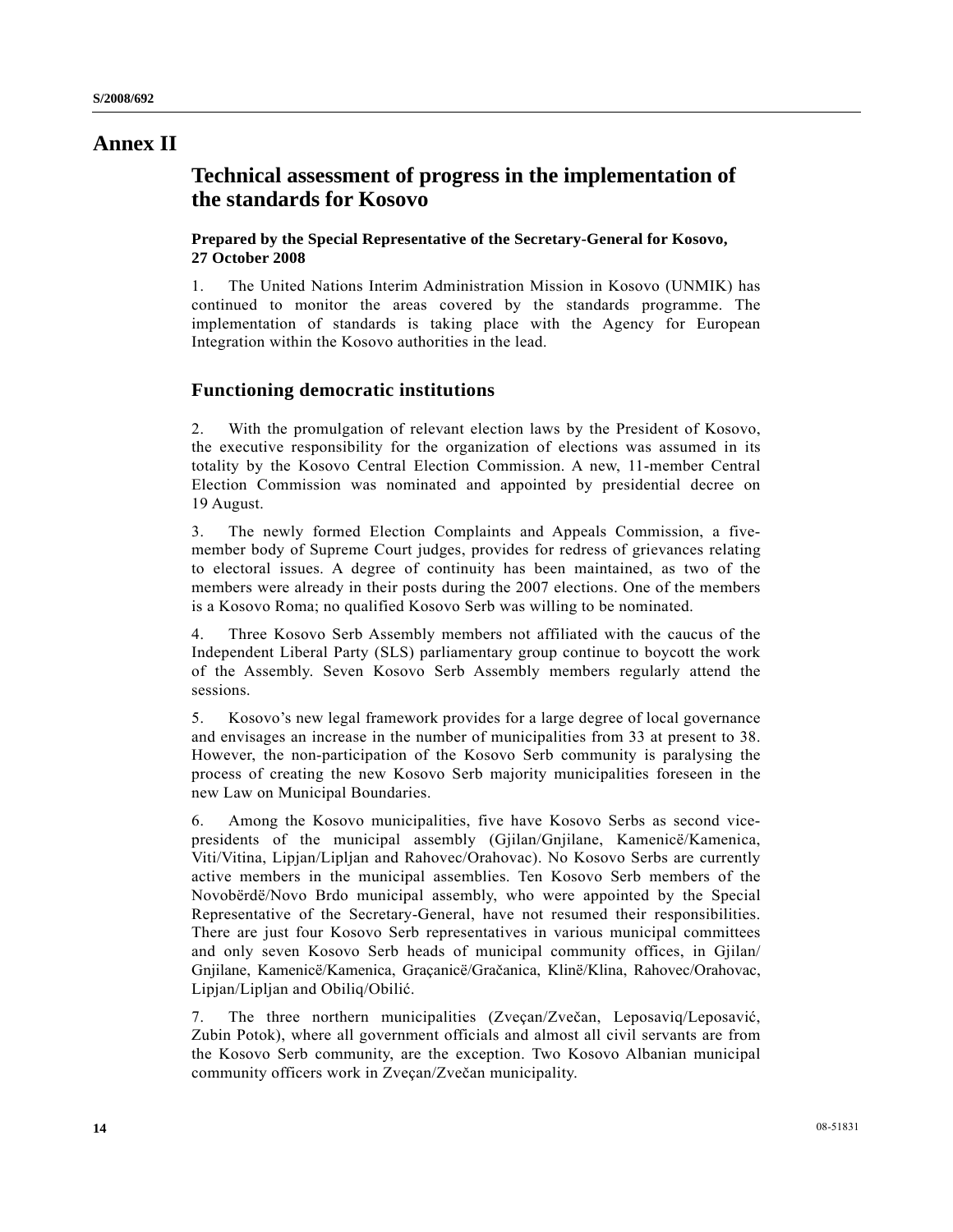8. Most of the municipalities have not met their fair-share financing obligations. The low level of fair-share financing spending is a result of the fact that many projects are still ongoing and will be finalized only at the end of 2008, as well as of the widespread non-participation of Kosovo Serb municipal civil servants, which has resulted in lower general expenses and salary payments for non-majority employees.

9. As a result of the new Law on Local Government Finance, municipalities are expected to integrate fair-share financing into their regular budget from 2009 onwards, which will make following up on the use of funds targeted towards the minority communities challenging.

10. A total of 36 editions of the Official Gazette have been published in hard copy and made available in electronic form. Each edition is published in the Albanian, Serbian, English, Turkish and Bosnian languages. The extensive legislative activity of the Assembly of Kosovo reinforces the need for more special editions of the Official Gazette.

11. The Language Commission should start intervening proactively in all cases of violations by central and municipal authorities of the Law on the Use of Languages. The Government of Kosovo should also provide the Commission with adequate financial and logistical resources to enable it to function properly.

12. The Senior Public Appointments Committee should appoint the chief executive officer of the Agency for Gender Equality.

#### **Rule of law**

13. On 14 July, an international prosecutor filed an indictment charging a Kosovo Albanian with leading a group that burned Kosovo Serb houses and churches and threw stones at the offices of UNMIK, the Prizren police station and the regional police headquarters, as well as at police officers who attempted to defend those locations during the rioting in March 2004.

14. Minority representation within the Kosovo Police Service (KPS) remains roughly constant at 15.5 per cent (10 per cent Kosovo Serb). Minority representation figures are derived from the payroll and include the Serbs who are still being paid but are not working. Substantial efforts are needed to retain Kosovo Serb police officers or to hire new ones in order to maintain multi-ethnicity in KPS and ensure law and order in the minority communities. Minority representation in the Kosovo Correctional Service is at 13.2 per cent (9.53 per cent Kosovo Serb). Female representation held steady at 13.5 per cent in KPS and rose to 17.2 per cent in the Kosovo Correctional Service.

15. The Kosovo Correctional Service has begun the procedure to advertise vacancies for the positions currently occupied by 74 Kosovo Serb staff who have been boycotting their workplaces in the Gjilan/Gnjilane and Lipjan/Lipljan detention centres and the Lipjan/Lipljan prison since the declaration of independence. However, those staff members have not been dismissed, continue to receive their salaries and will be able to return to their positions if willing to do so.

16. UNMIK, the United Nations Office for Project Services, the European Commission and the Government of the United States of America continue to make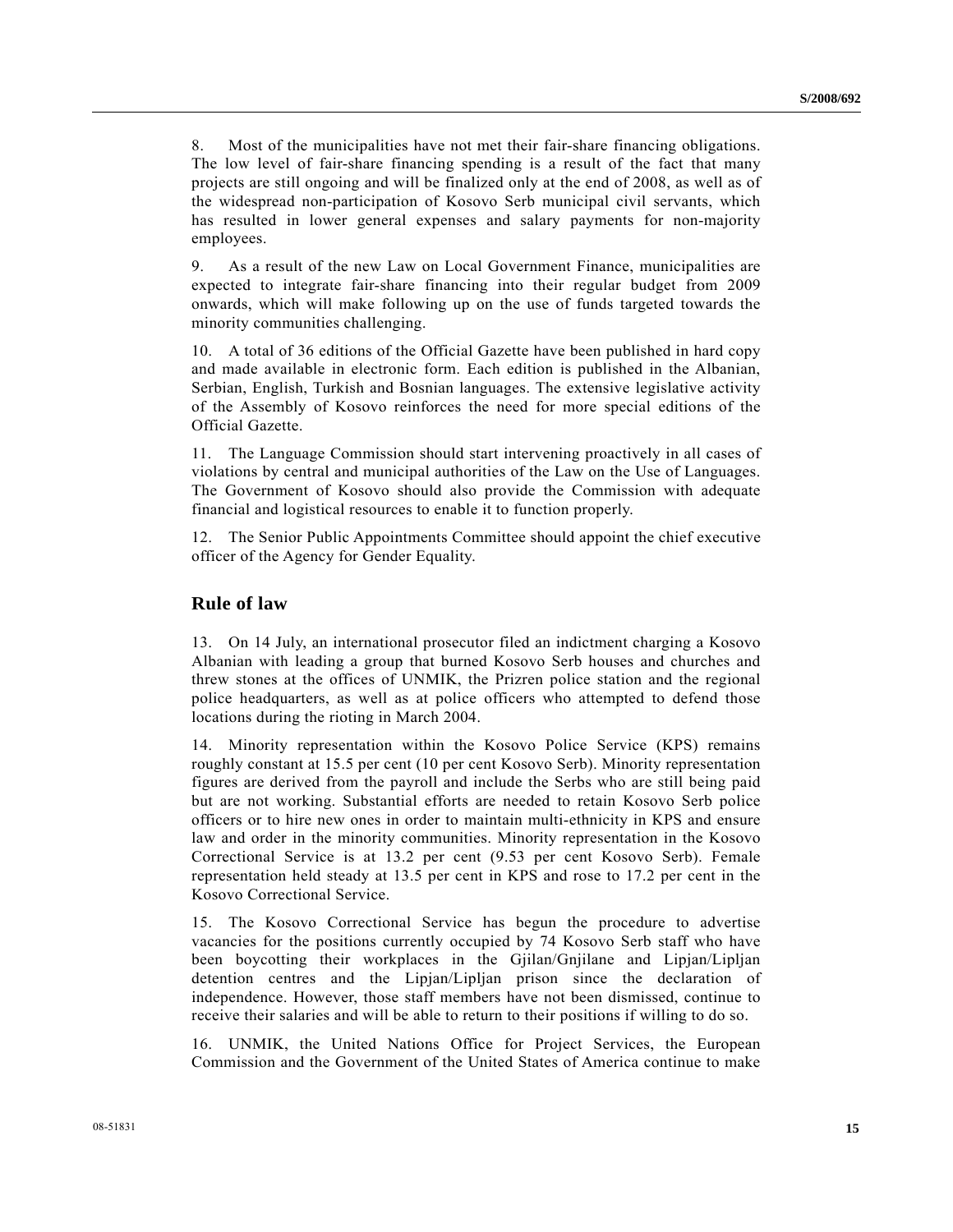progress in the appointment process for judges and prosecutors. That process is a comprehensive review of all appointments for judicial and prosecutorial positions in Kosovo and is scheduled to be concluded before the end of 2008.

17. The creation of a unified department or agency for missing persons and forensics within the Ministry of Justice is foreseen in the Law on the Establishment of the Department of Forensic Medicine, which is currently being drafted.

#### **Freedom of movement**

18. Freedom of movement surveys conducted by the Kosovo Police Service consistently show that more than 96 per cent of minority community members continue to travel outside their areas of residence. The number of Kosovo Force (KFOR) fixed positions was reduced to 9 in August from 23 each month from March to May.

19. According to the returnee sustainability survey conducted by the Office of the United Nations High Commissioner for Refugees in Kosovo, freedom of movement is not a serious concern of the minority communities, except for the Kosovo Albanian minorities in northern Kosovo.

20. The highly symbolic Serbian national day, Saint Vitus' Day, or Vidovdan, on 28 June, passed without incident with the turnout of an estimated 1,500 people at the annual celebrations at the Gazimestan monument — the site of the battle in 1389 when a Serb-led coalition was defeated by Ottoman Turkish forces, heralding more than five centuries of Ottoman rule.

21. A replacement footbridge built across the Ibar River connecting south Mitrovicë/Mitrovica to the Three Towers mixed area in the north was inaugurated in July, facilitating freedom of movement for all communities. Construction of the bridge was financed from the Special Representative's contingency fund.

22. The Ministry of Transport and Communications decided to split the humanitarian bus service, which had been a unique service operated by a single provider, into 14 lots, comprising 25 routes, including 7 new routes. The Ministry selected and signed contracts with eight new service providers, which started operating their assigned routes on 16 August. The selected service providers will operate their own fleets of buses, not those donated by UNMIK for that purpose. It remains to be seen to what extent access to the humanitarian bus transportation service will be hindered by the decision to split the routes and assign them to a number of different service providers.

23. The Transport Advisory Committee should be enabled to fulfil its obligations under the arrangement signed by UNMIK and Kosovo authorities. Attempts to bypass the Transport Advisory Committee may result in disregard for the freedomof-movement concerns of non-Albanian communities.

24. The Freedom of Movement train connecting southern and northern Kosovo has not resumed operation. Stations in Kosovo Serb-majority areas in northern Kosovo are controlled by parallel structures, and Kosovo Serb staff have ceased to report to Kosovo Railways.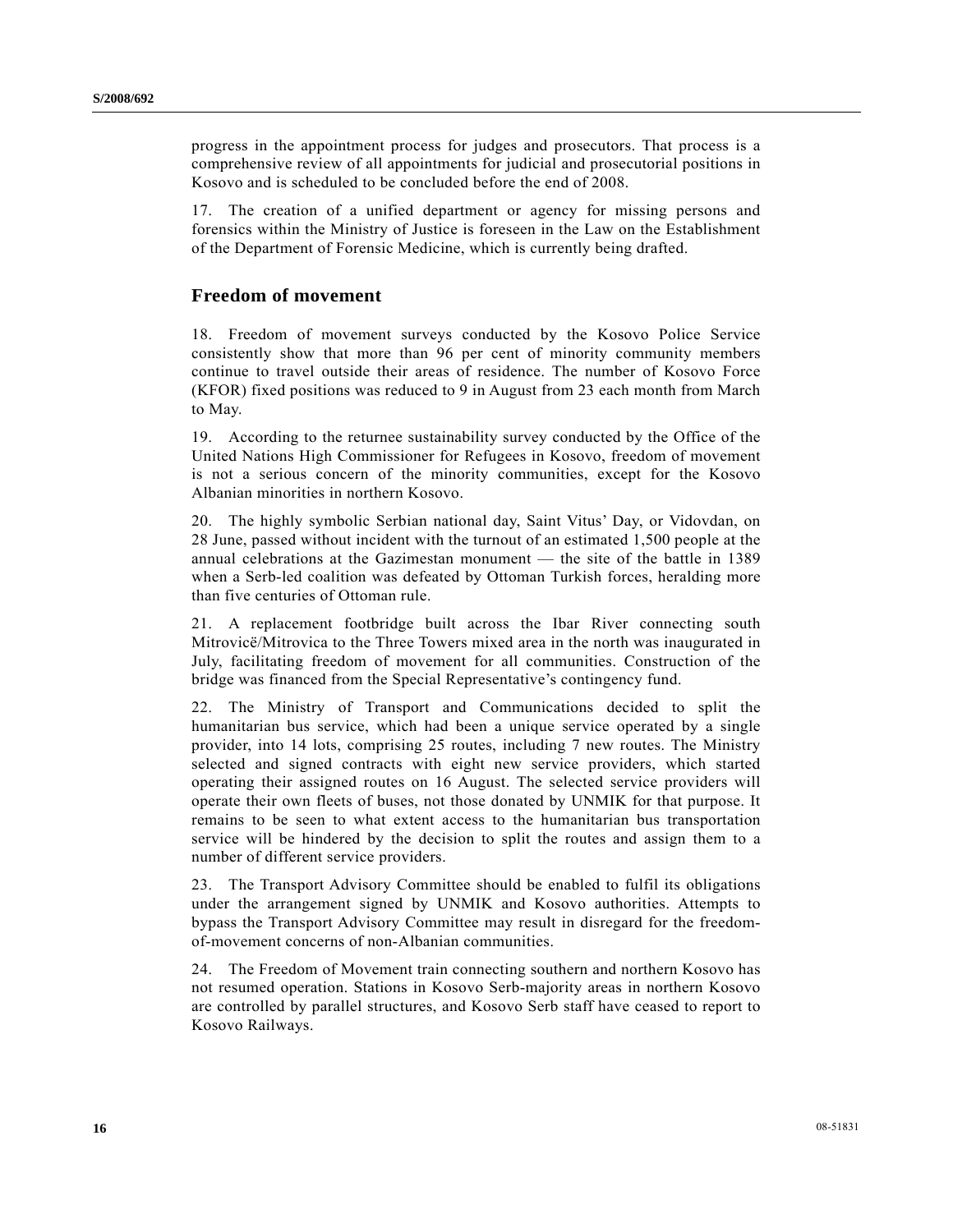### **Sustainable returns and the rights of communities and their members**

25. The number of minority returns to Kosovo has declined in comparison with previous years. The main reasons for the decline include lack of dialogue between Prishtinë/Priština and Belgrade at a technical level, illegal occupation of private properties and lack of adequate capacity in the Ministry of Communities and Returns for the implementation of returns programmes.

26. On 16 July, 13 Kosovo Serb returnee families, together with 6 Kosovo Albanian and Roma families, received the keys of their reconstructed houses in Klinavc/Klinavac (Klinë/Klina). The displaced families received support in the form of housing reconstruction and socio-economic assistance. The project cost  $\epsilon$ 504,000 and was implemented by the municipality, with funding from last year's Kosovo consolidated budget.

27. The viability of the Kllobukar/Klobukar returns project, which was launched this year by the Ministry, is in doubt, as the Kosovo Serb representatives and the Municipal Returns Officer have expressed serious concerns about the process for selecting beneficiaries.

28. On 1 September, the Llapje Sellë/Laplje Selo (Prishtinë/Priština) return project, valued at  $E2$  million, was launched. The project seeks to construct three apartment blocks to house 60 displaced and vulnerable families at a location other than their place of origin. The ethnicity of the beneficiaries and modalities for their selection, a process which has not yet started, remain serious issues.

29. Associations for internally displaced persons and representatives of civil society called for a more consultative and inclusive approach by the Government of Kosovo, primarily the Ministry of Communities and Returns, to ensure successful returns. At a seminar organized by UNMIK in July, participants agreed that the municipalities should play a lead role on all returns-related issues, and stressed the need for greater financial support. Associations for internally displaced persons and civil society groups strongly advocated for the better implementation of the current returns manual and policy framework rather than the crafting of a new one.

30. The Ministry of Communities and Returns can make a revision to the existing returns policy framework only in consultation with the internally displaced persons and their associations. Funding allocation and other decision-making must be made in a transparent manner, and efforts should be made to control corruption and nepotism.

31. The Ministry of Communities and Returns has agreed to ensure an appropriate level of funding for the management of Camp Osterode in the fiscal year 2009. The Ministry is also considering the prospect of contracting a local implementing partner to assume direct management functions of Camp Osterode from Norwegian Church Aid (NCA) from January 2009. NCA also offered to train the future local implementing partner to facilitate the smooth handover of operations in January 2009.

32. The United States Agency for International Development (USAID) has allocated \$2.4 million to support the sustainable resettlement and reintegration of 50 Roma, Ashkali and Egyptian families currently displaced and living in Camp Çesmun Llug/Česmin Lug and Camp Osterode in northern Mitrovicë/Mitrovica. The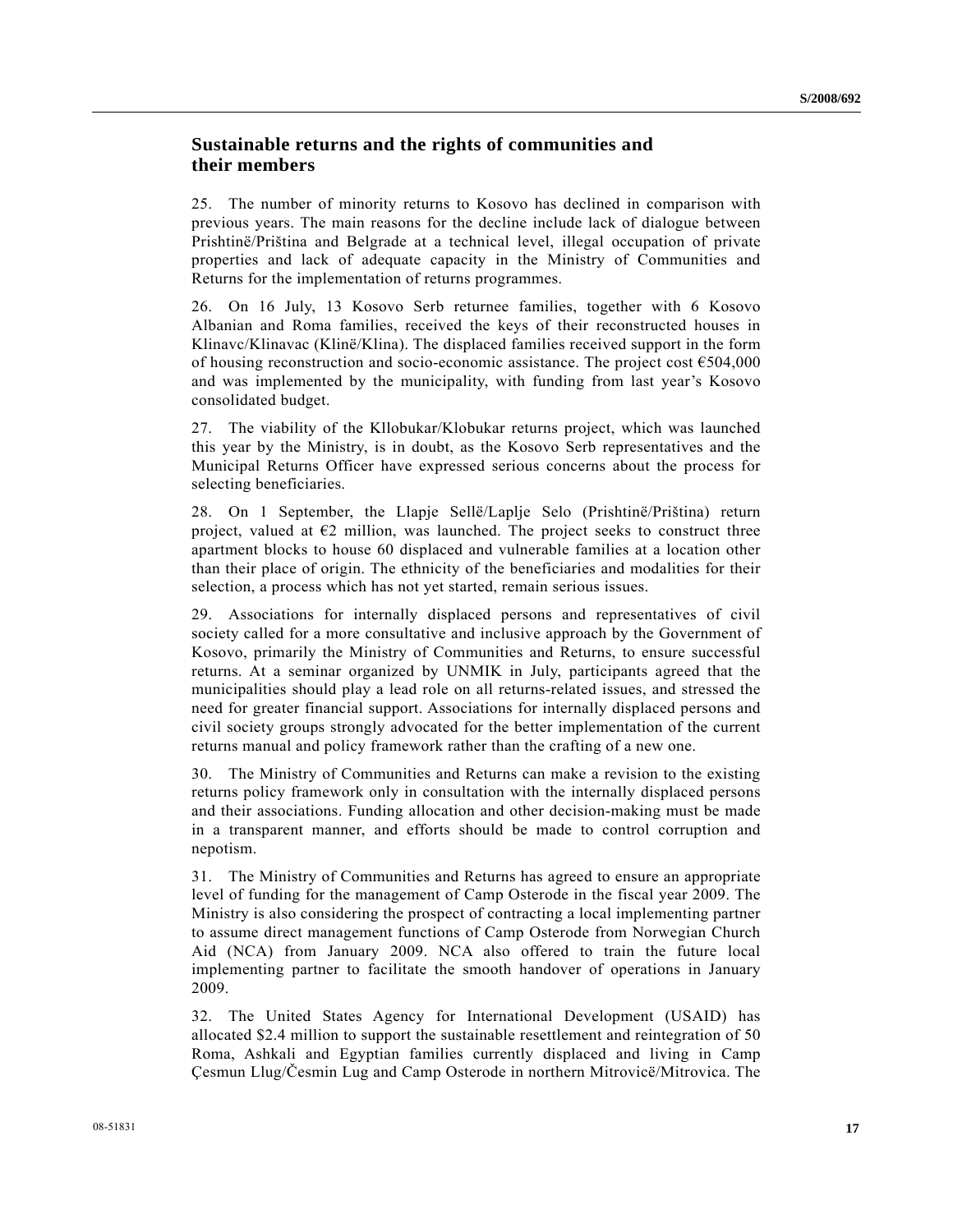Government of Norway has also allocated funds for the construction of 24 housing units in the Roma Mahalla.

33. The results of the blood tests conducted by the Institute of Public Health of Serbia in April 2008 on children currently living in the Çesmun Llug/Česmin Lug and Osterode camps in northern Kosovo allegedly showed that, for all but two of the 104 children tested, lead levels in their blood exceeded the maximum acceptable levels. As the World Health Organization (WHO) was not involved in the testing, it has urged all stakeholders involved in testing lead levels in blood and in the environment to coordinate their activities with WHO.

34. The receiving municipalities are not aware of their responsibilities to facilitate the reintegration of forcibly repatriated persons, and financial means have still not been allocated at the municipal level for that purpose. This indicates a failure of the Government to ensure the implementation of the reintegration strategy for repatriated persons.

35. Pupils and teachers of the Kosovo Gorani community, who advocate for education in Dragash/Dragaš municipality according to the curriculum of the Serbian Ministry of Education, have come under renewed pressure from the Kosovo authorities to abandon any educational activity funded by the Government of Serbia. One hundred and eight students who are being denied access to the main school there sent a letter of complaint to UNMIK and other government officials on 20 October. The Kosovo authorities have yet to develop a curriculum in the Serbian language, and prospects of higher education in Serbian remain in doubt.

#### **Property rights**

36. Notwithstanding the closure of the Kosovo Property Agency (KPA) offices in Belgrade, Kragujevac and Niš, KPA has been keeping up the momentum in the adjudication process. During the seventh session of the Kosovo Property Claims Commission, held in June, a total of 2,880 cases were adjudicated, while the latest session, held in August, resolved 2,920 claims. The total number of cases adjudicated by the Commission stands at 14,105, or 39 per cent of all claims received.

37. KPA continued to administer abandoned properties and the voluntary rental scheme. There are currently 4,325 abandoned properties under KPA administration, of which 2,258 properties participate in the rental scheme with the consent of their owners. Thus far, a total of €856,542.99 in rent has been collected.

38. In the interests of the people who seek justice in respect of their property, the closure of the KPA offices should be separated from the status issue and addressed primarily in terms of the rights of the claimants to have their claims addressed in the shortest possible time.

#### **Cultural heritage**

39. Security for cultural and religious heritage sites continues to be a priority. KPS continues to maintain a round-the-clock static presence at the Church of Saint Nicholas in Prishtinë/Priština, as well as routine patrolling of cultural and religious sites across Kosovo.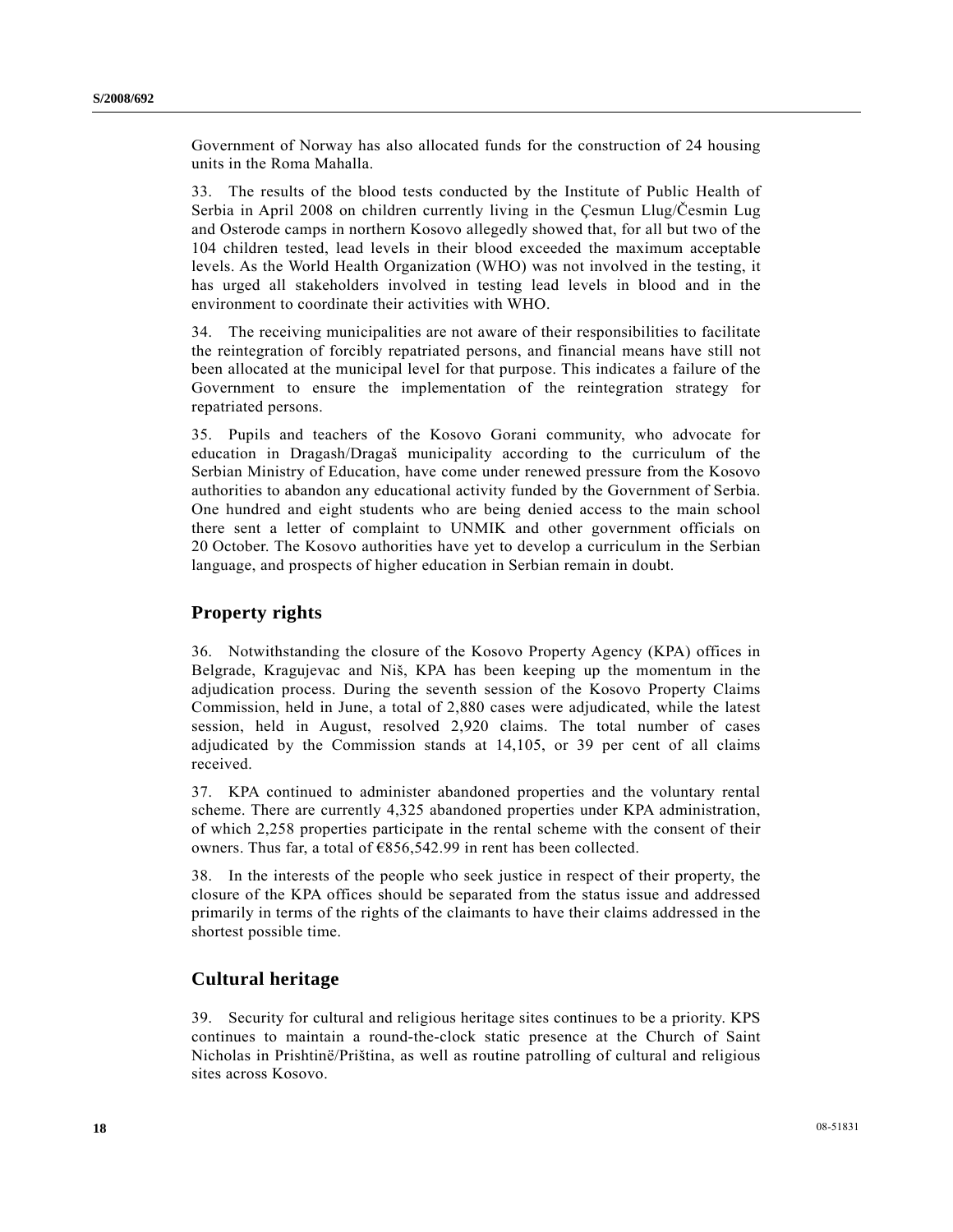40. There has been a noticeable reduction in the number of incidents of vandalism and theft at religious and cultural sites. During the reporting period, KPS recorded a total of 14 minor incidents, of which 7 are under investigation, and one arrest has been made. A private security company contracted by the Ministry of Culture, Youth and Sports continues to provide additional security at several Serbian Orthodox sites.

41. The Reconstruction Implementation Committee will require the continued support of all stakeholders, particularly the Serbian Orthodox Church, in order to conclude its undertaking. The Government of Kosovo also needs to enhance its cooperation with the Council of Europe and the United Nations Educational, Scientific and Cultural Organization on all issues related to the protection and preservation of cultural and religious heritage in Kosovo.

#### **Kosovo Protection Corps**

42. Minority representation in the Kosovo Protection Corps has remained at 6.1 per cent, including the representation of Kosovo Serbs, which has decreased slightly from 1 per cent to 0.98 per cent (from 30 to 28 members) since May. The Kosovo Protection Corps currently has 2,865 active members, of which 173 are minorities (38 Kosovo Turks, 35 Kosovo Ashkali, 34 Kosovo Bosniak, 28 Kosovo Serbs and 38 from other Kosovo communities). Female representation in the Kosovo Protection Corps remains at 3 per cent (86 members).

43. Members of the Kosovo Protection Corps are aware of the planned dissolution, but it is important that they be informed about the pension arrangements and resettlement programme once those arrangements have been approved, in order to promote their successful resettlement and retirement.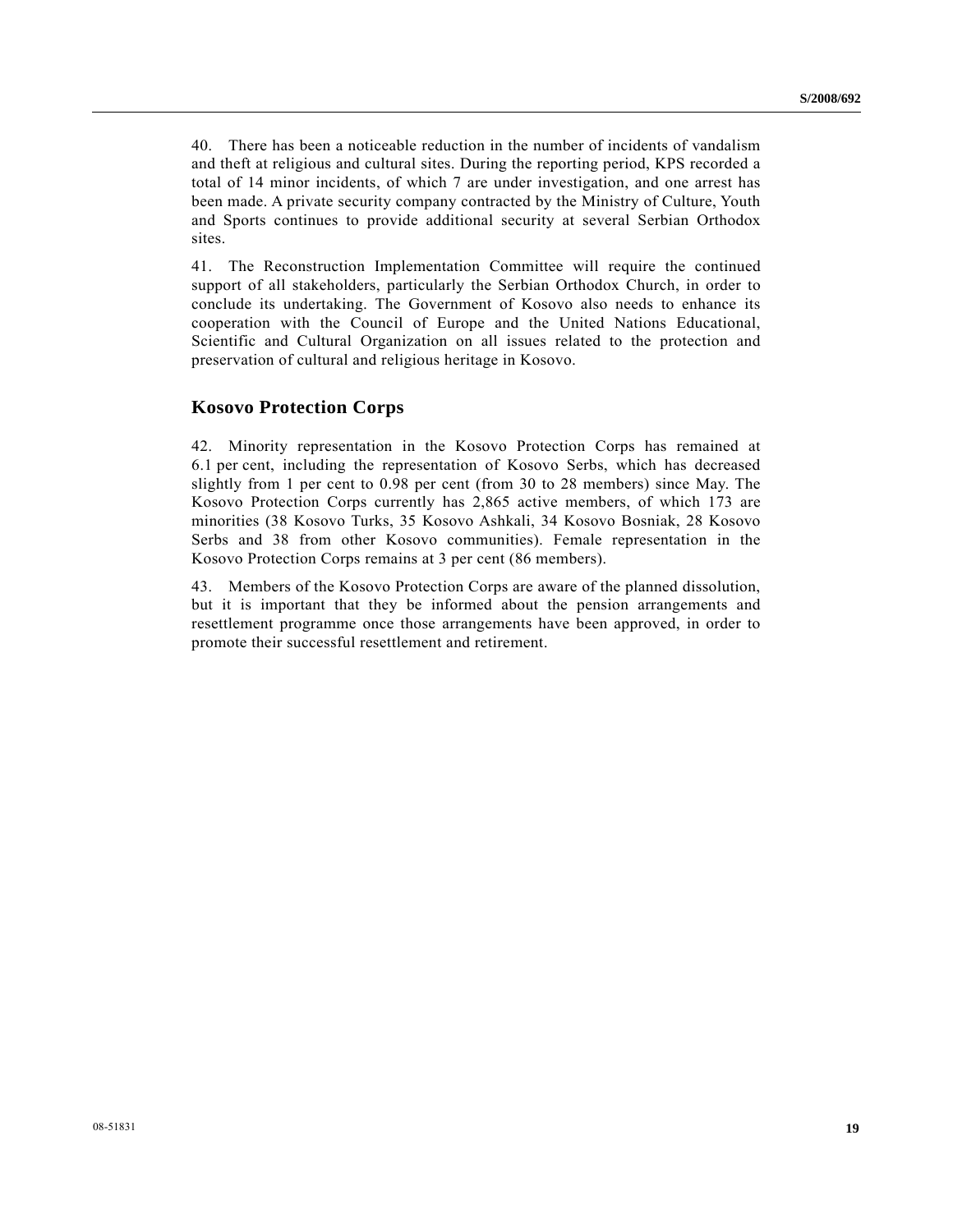# **Annex III**

## **Police component of the United Nations Interim Administration Mission in Kosovo**

### **Composition and strength of the police component of the United Nations Interim Administration Mission in Kosovo**

| Country        | Number         | Country                                                 | Number         |
|----------------|----------------|---------------------------------------------------------|----------------|
| Argentina      | 10             | Malawi                                                  | 4              |
| Austria        | 19             | Nepal                                                   | 7              |
| Bangladesh     | 147            | Nigeria                                                 | 21             |
| <b>Brazil</b>  | 2              | Norway                                                  | 9              |
| Bulgaria       | 45             | Pakistan                                                | 128            |
| China          | 18             | Philippines                                             | 26             |
| Croatia        | 14             | Poland                                                  | 122            |
| Czech Republic | 15             | Romania                                                 | 178            |
| Denmark        | 17             | <b>Russian Federation</b>                               | 34             |
| Finland        | $\overline{4}$ | Slovenia                                                | 6              |
| France         | 32             | Spain                                                   | 14             |
| Germany        | 121            | Sweden                                                  | 10             |
| Ghana          | 31             | Switzerland                                             | 5              |
| Greece         | 2              | Turkey                                                  | 125            |
| Hungary        | 10             | Uganda                                                  | $\overline{4}$ |
| India          | 89             | United Kingdom of Great Britain<br>and Northern Ireland | 43             |
| Italy          | 38             | United States of America                                | 212            |
| Jordan         | 74             | Ukraine                                                 | 181            |
| Kenya          | 14             | Zambia                                                  | 10             |
| Kyrgyzstan     | 9              | Zimbabwe                                                | 24             |
| Lithuania      | 6              |                                                         |                |
| <b>Total</b>   |                |                                                         | 1880           |

|  | (as at 27 October 2008) |  |
|--|-------------------------|--|
|--|-------------------------|--|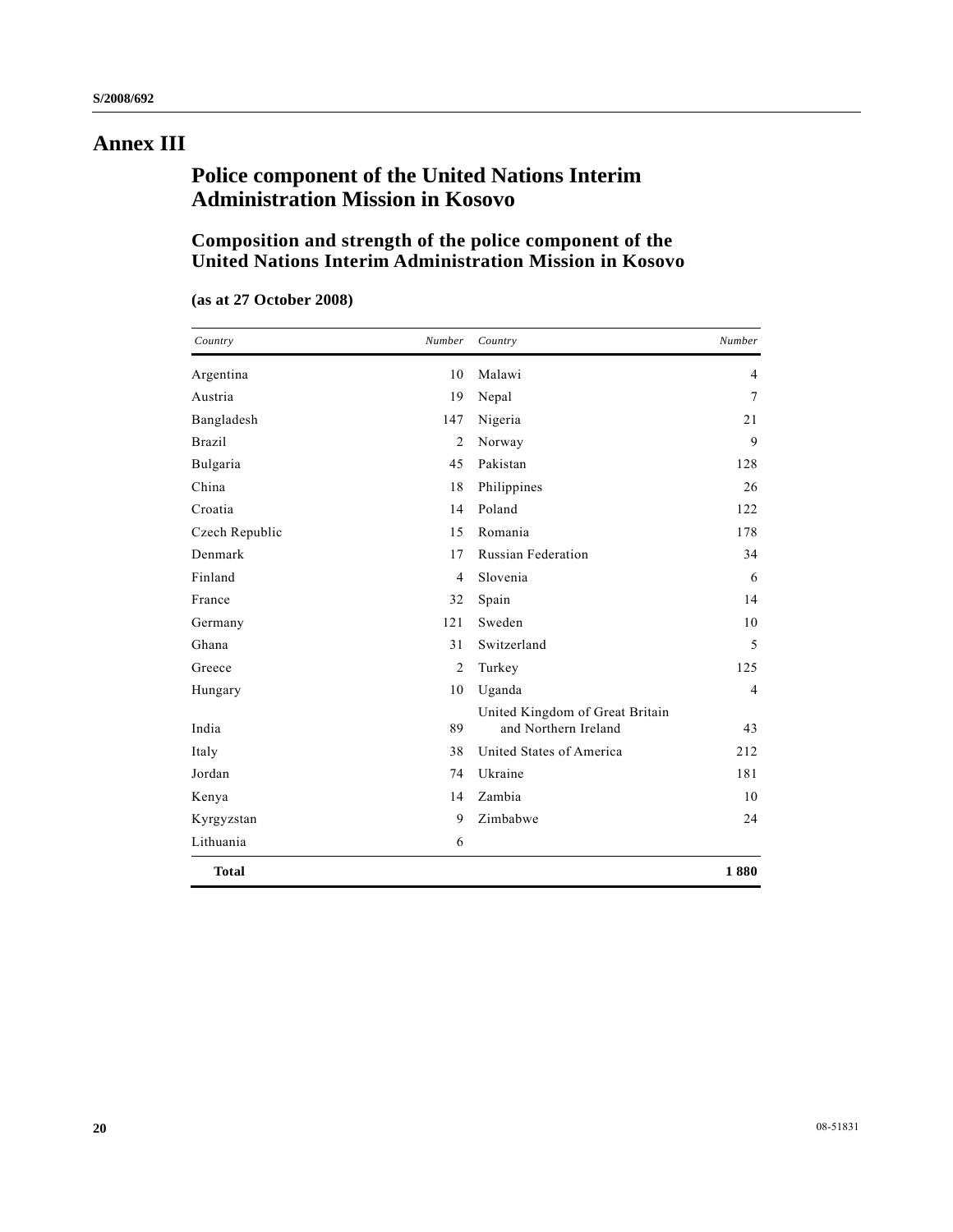## **Composition of the Kosovo Police Service**

### **(as at 27 October 2008)**

| Category                      | Percentage | <b>Number</b> |
|-------------------------------|------------|---------------|
| Kosovo Albanians              | 84.48      | 5950          |
| Kosovo Serbs                  | 10.00      | 704           |
| Other ethnic minority members | 5.52       | 389           |
| <b>Total</b>                  |            | 7 0 4 3       |
| Men                           | 86.57      | 6 0 9 7       |
| Women                         | 13.43      | 946           |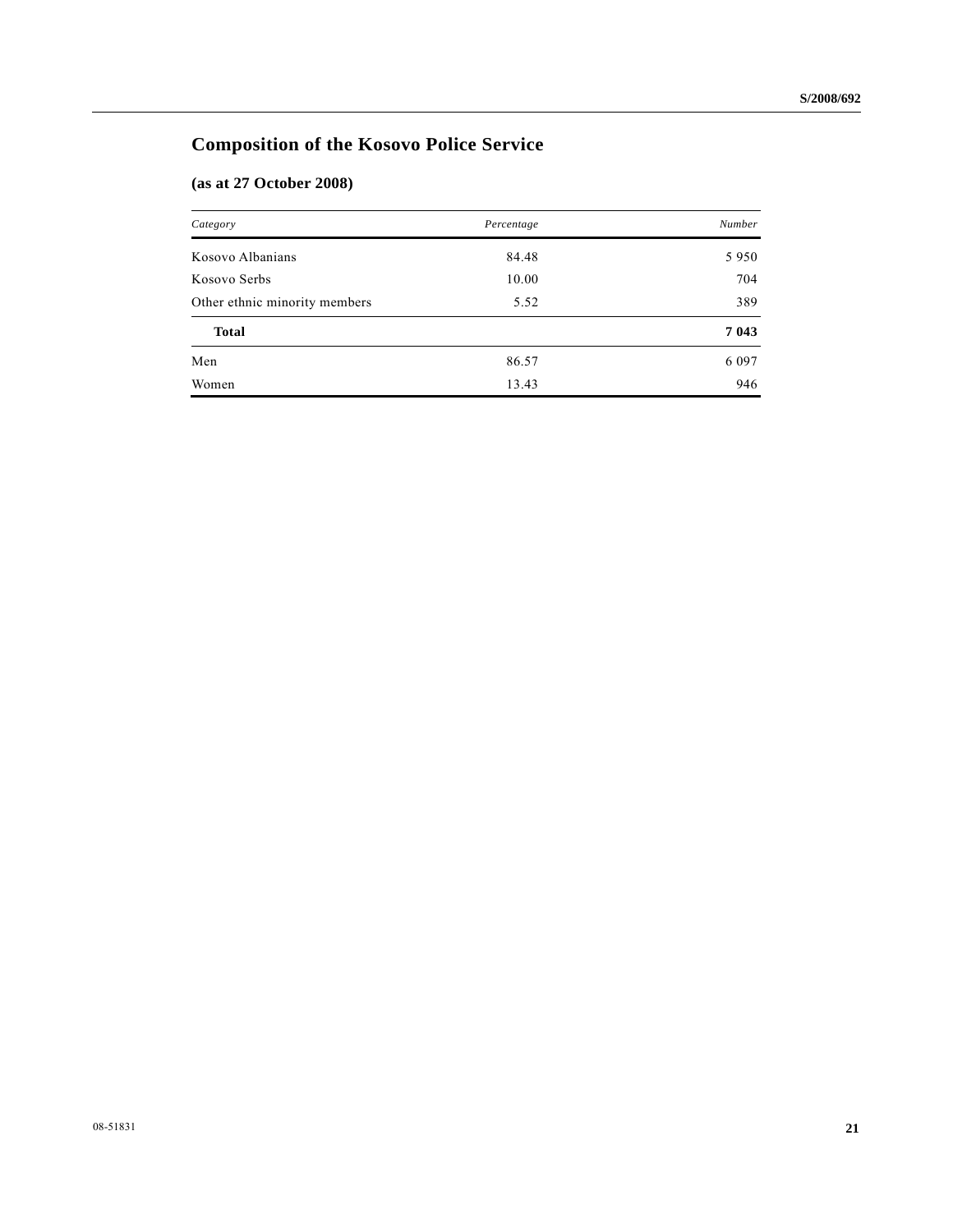# **Annex IV**

# **Composition and strength of the military liaison component of the United Nations Interim Administration Mission in Kosovo**

|  | (as at 27 October 2008) |  |
|--|-------------------------|--|
|--|-------------------------|--|

| Country            | Number of liaison officers |
|--------------------|----------------------------|
| Argentina          | 1                          |
| Bangladesh         | $\overline{2}$             |
| Bolivia            | 1                          |
| Bulgaria           | 1                          |
| Chile              | 1                          |
| Denmark            | 1                          |
| Ireland            | 4                          |
| Jordan             | 1                          |
| Norway             | 1                          |
| Pakistan           | 1                          |
| Poland             | 1                          |
| Portugal           | $\overline{2}$             |
| Romania            | 3                          |
| Russian Federation | 1                          |
| Spain              | $\overline{2}$             |
| Ukraine            | $\overline{4}$             |
| <b>Total</b>       | 27                         |